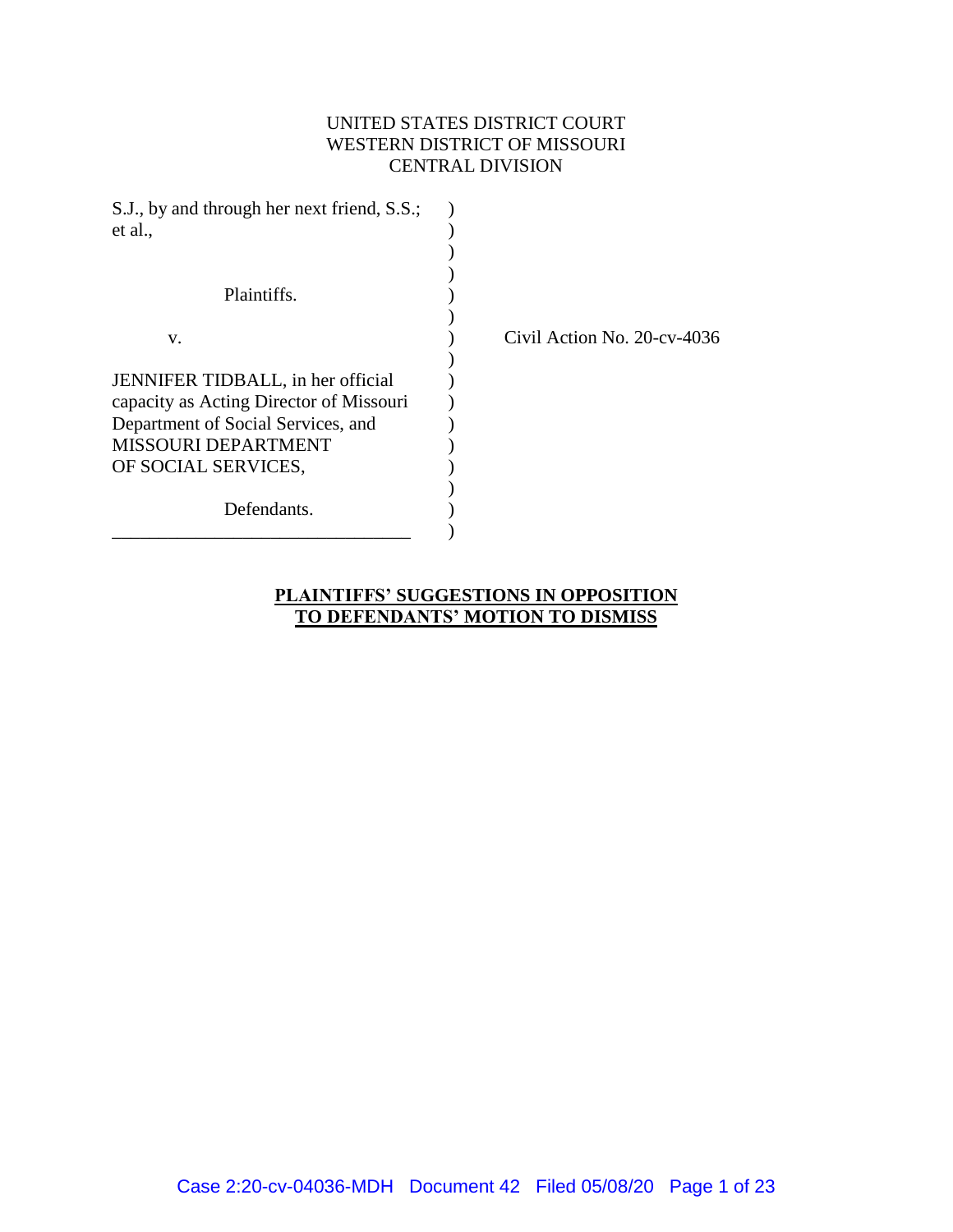# **TABLE OF CONTENTS**

| PLAINTIFFS HAVE ESTABLISHED STANDING UNDER ARTICLE III.  3<br>I.                                                                |
|---------------------------------------------------------------------------------------------------------------------------------|
| A.                                                                                                                              |
| The Children have established Article III standing because their ongoing injuries are<br><b>B.</b>                              |
| $\mathcal{C}$ .                                                                                                                 |
| PLAINTIFFS HAVE THE RIGHT TO ENFORCE THE EPSDT PROVISION TO<br>II.<br>REQUIRE DEFENDANT TIDBALL TO ARRANGE FOR THE PRIVATE DUTY |
| A.                                                                                                                              |
| EPSDT requires Defendant Tidball to do more than simply pay for services.  12<br><b>B.</b>                                      |
| III. PLAINTIFFS HAVE STATED A CLAIM UNDER THE ADA AND                                                                           |
| IV. THE PLAINTIFFS COMPLAINT PROPERLY SEEKS DECLARATORY RELIEF 15                                                               |
|                                                                                                                                 |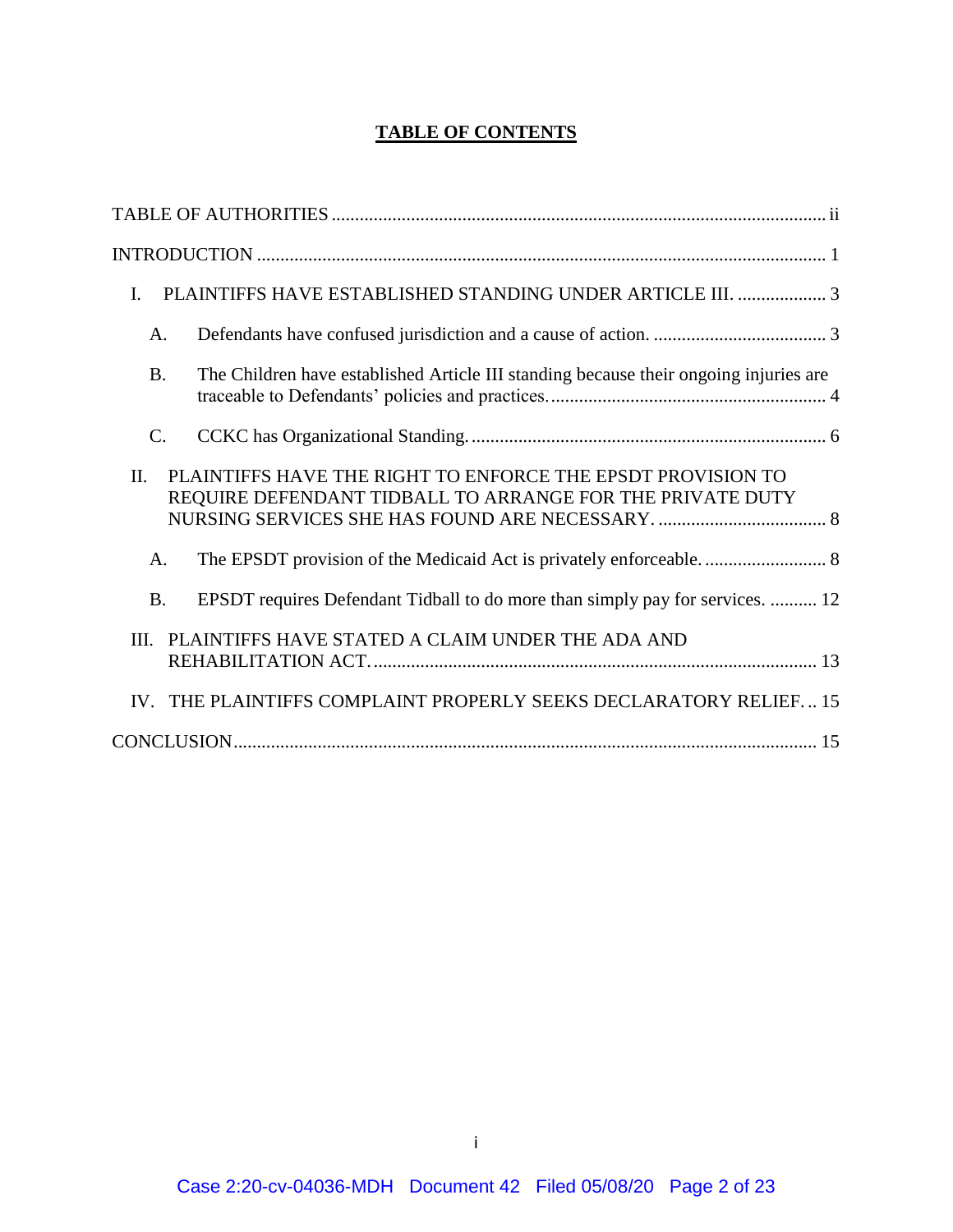## **TABLE OF AUTHORITIES**

<span id="page-2-0"></span>

| <b>Cases</b>                                                                                |
|---------------------------------------------------------------------------------------------|
| A.H.R. v. Wash. State Health Care Auth., 2016 WL 98513 (W.D. Wash. Jan. 7, 2016) 10, 13     |
| Ass'n of Indep. Gas Station Owners v. QuikTrip, Inc., 2012 WL 2994079 (E.D. Mo. 2012)  7, 8 |
|                                                                                             |
|                                                                                             |
|                                                                                             |
|                                                                                             |
| Bruggeman ex rel. Bruggeman v. Blagojevich, 324 F.3d 906 (7th Cir. 2003) 13                 |
|                                                                                             |
|                                                                                             |
|                                                                                             |
|                                                                                             |
|                                                                                             |
|                                                                                             |
|                                                                                             |
|                                                                                             |
| Frederick L. v. Dep't of Pub. Welfare of Pa., 422 F.3d 151, 158–59 (3rd Cir. 2005) 15       |
|                                                                                             |
|                                                                                             |
|                                                                                             |
|                                                                                             |
|                                                                                             |
|                                                                                             |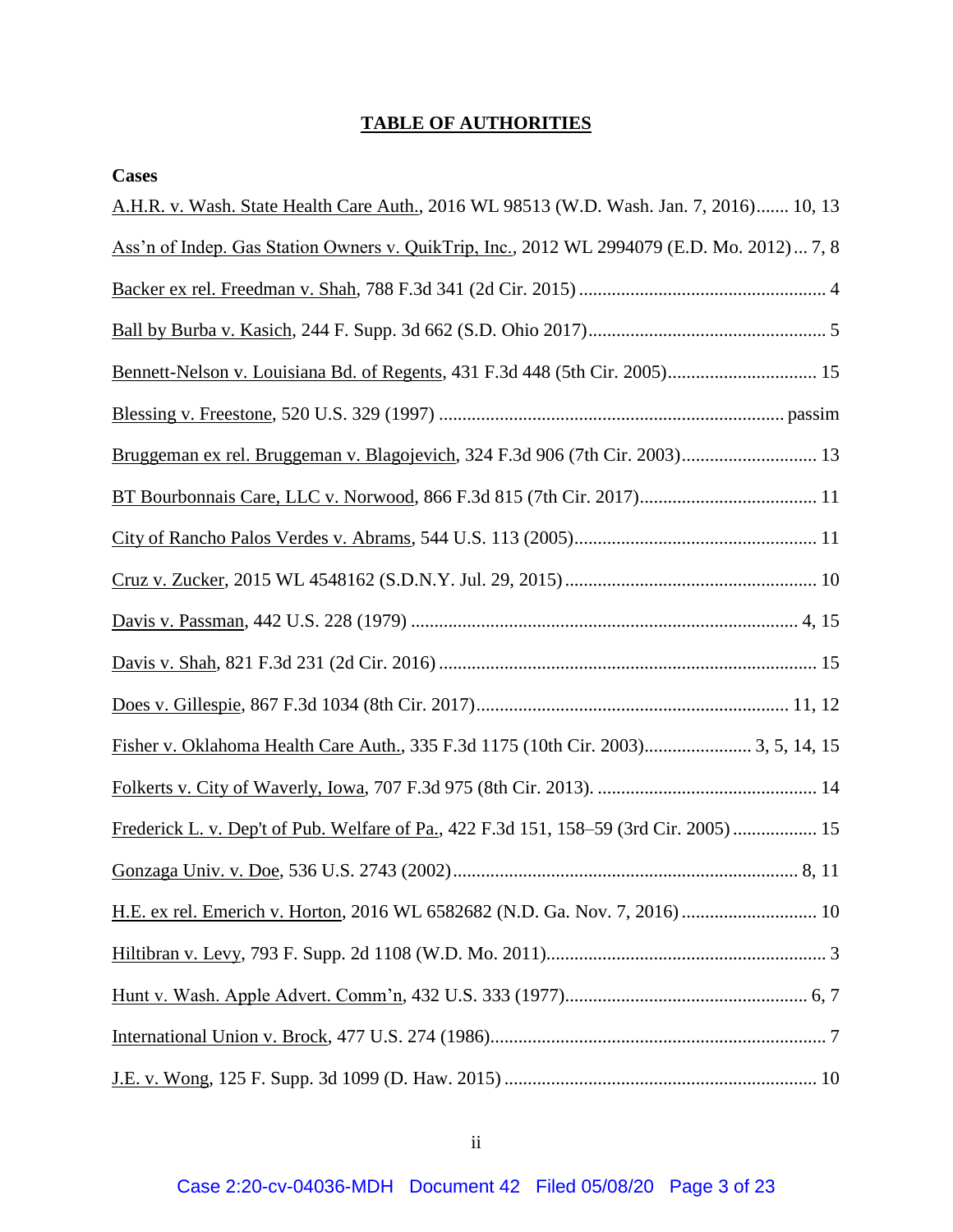| Midwest Foster Care and Adoption Ass'n v. Kincade, 712 F.3d 1190 (8th Cir. 2013)  8           |
|-----------------------------------------------------------------------------------------------|
|                                                                                               |
|                                                                                               |
| Murphy by Murphy v. Harpstead, 421 F. Supp. 3d 695, 707 (D. Minn. 2019) 11                    |
| Nat'l Wildlife Fed'n v. Agric. Stabilization & Conserv. Serv., 901 F.2d 673 (8th Cir. 1990) 6 |
|                                                                                               |
| New York State Citizens' Coal. for Children v. Poole, 922 F.3d 69 (2d Cir. 2019) 10           |
| Northport Health Servs. of Arkansas, LLC v. Rutherford, 605 F.3d 483 (8th Cir. 2010) 11       |
|                                                                                               |
|                                                                                               |
|                                                                                               |
|                                                                                               |
| Pediatric Specialty Care, Inc. v. Ark. Dep't of Human Servs., 293 F.3d 472 (8th Cir. 2002)    |
|                                                                                               |
| S.R. by & through Rosenbauer v. Penn. Dep't of Human Servs., 309 F. Supp. 3d 250 (M.D. Pa.    |
|                                                                                               |
|                                                                                               |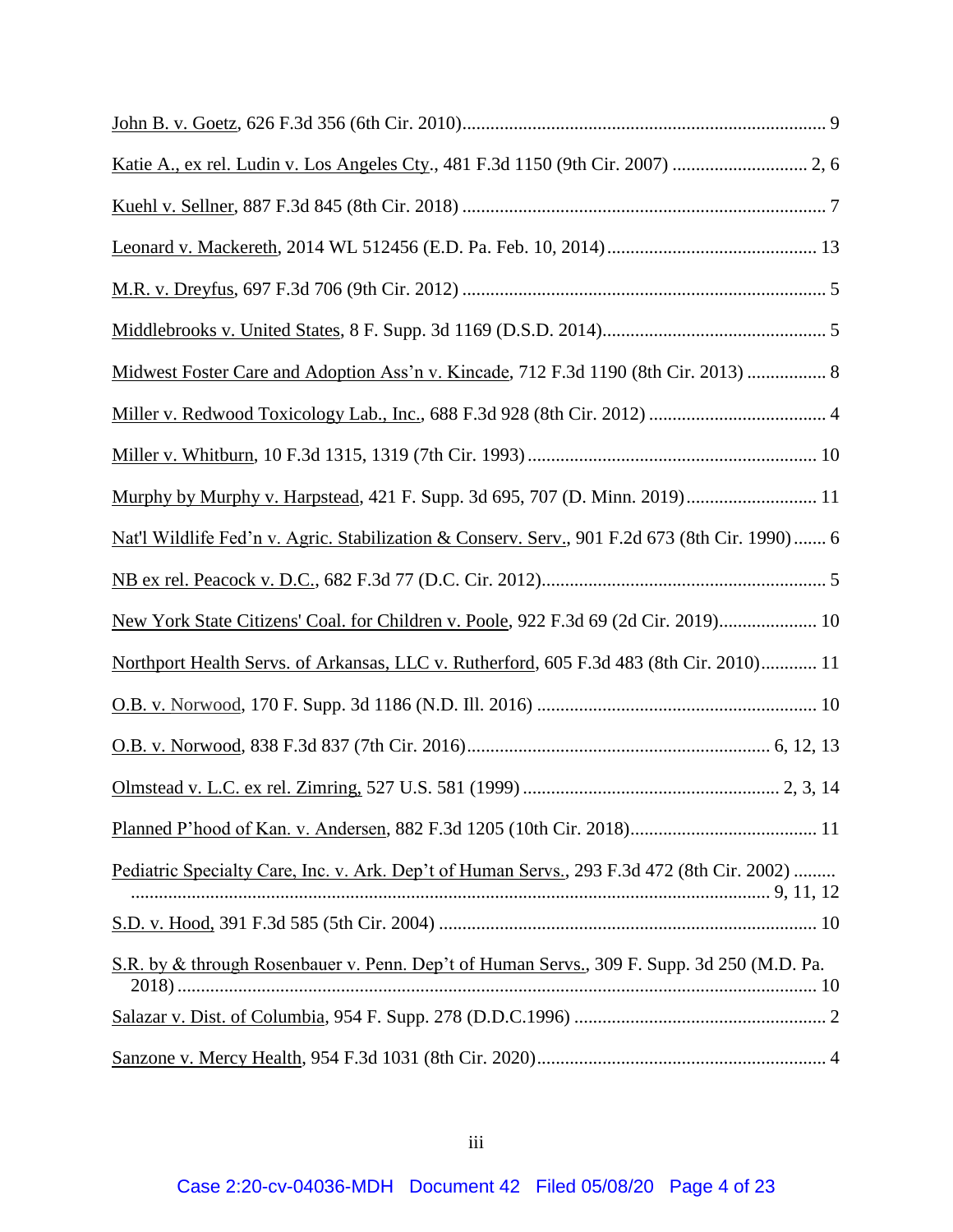| South Ark. Developmental Ctr. for Children & Families v. Gillespie, No. 4:19-cv-00417-JM |  |
|------------------------------------------------------------------------------------------|--|
|                                                                                          |  |
|                                                                                          |  |
|                                                                                          |  |
|                                                                                          |  |
|                                                                                          |  |

## **Statutes**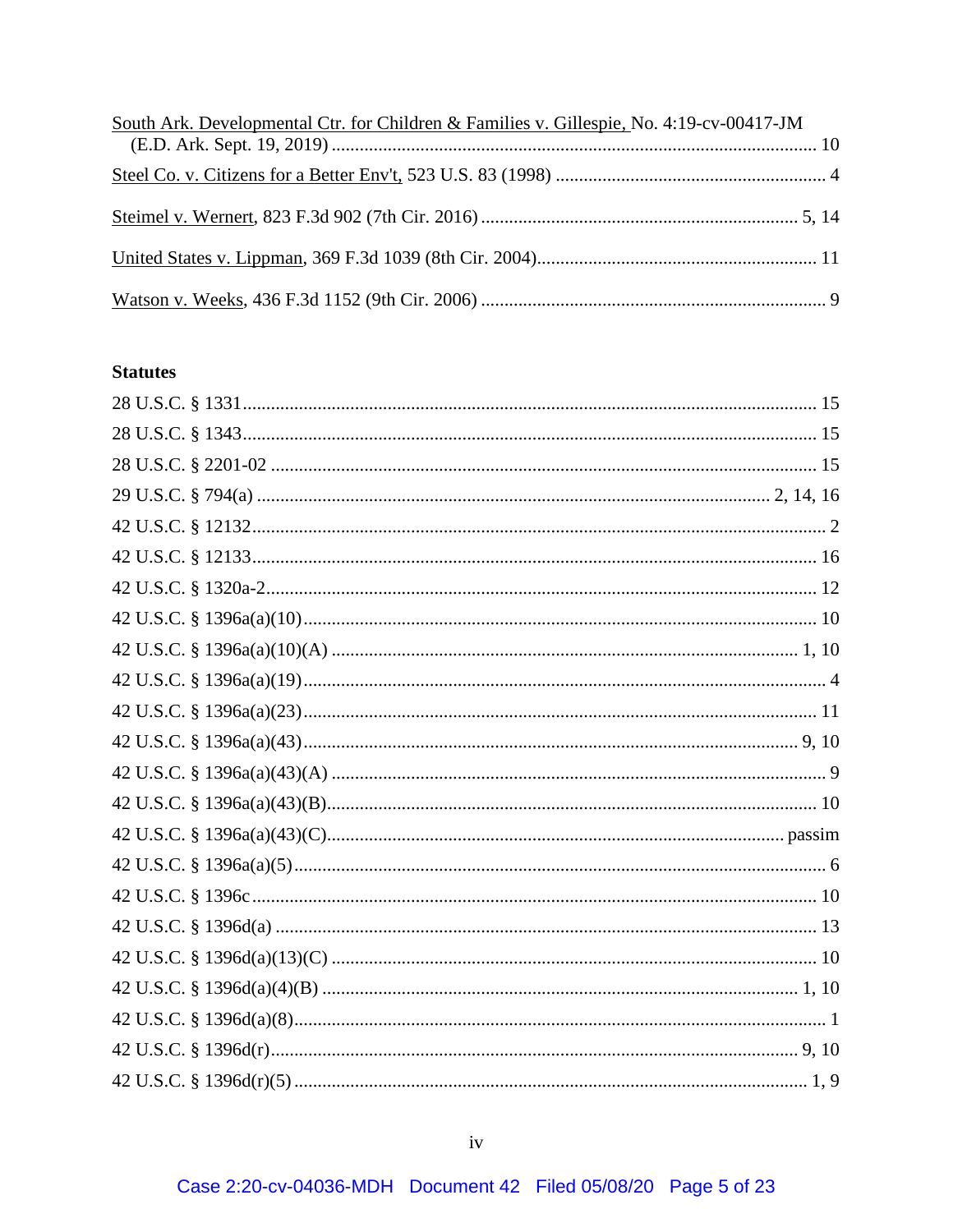| Patient Protection and Affordable Care Act, Pub. L. No. 111-148, 125 Stat. 119, at § 2304 |  |
|-------------------------------------------------------------------------------------------|--|
| <b>Regulations</b>                                                                        |  |
|                                                                                           |  |
| <b>Other Authorities</b>                                                                  |  |
|                                                                                           |  |
|                                                                                           |  |

| Ctrs. for Medicare & Medicaid Servs. (CMS), EPSDT-A Guide for States: Coverage in the |  |
|---------------------------------------------------------------------------------------|--|
|                                                                                       |  |

U.S. Dep't of Justice Civ. Rights Div., Statement of the Department of Justice on Enforcement of the Integration Mandate of Title II of the Americans with Disabilities Act and *Olmstead v. L.C* (June 22, 2011), http://www.ada.gov/olmstead/q&a\_olmstead.htm ("DOJ Q&A"). ............... 14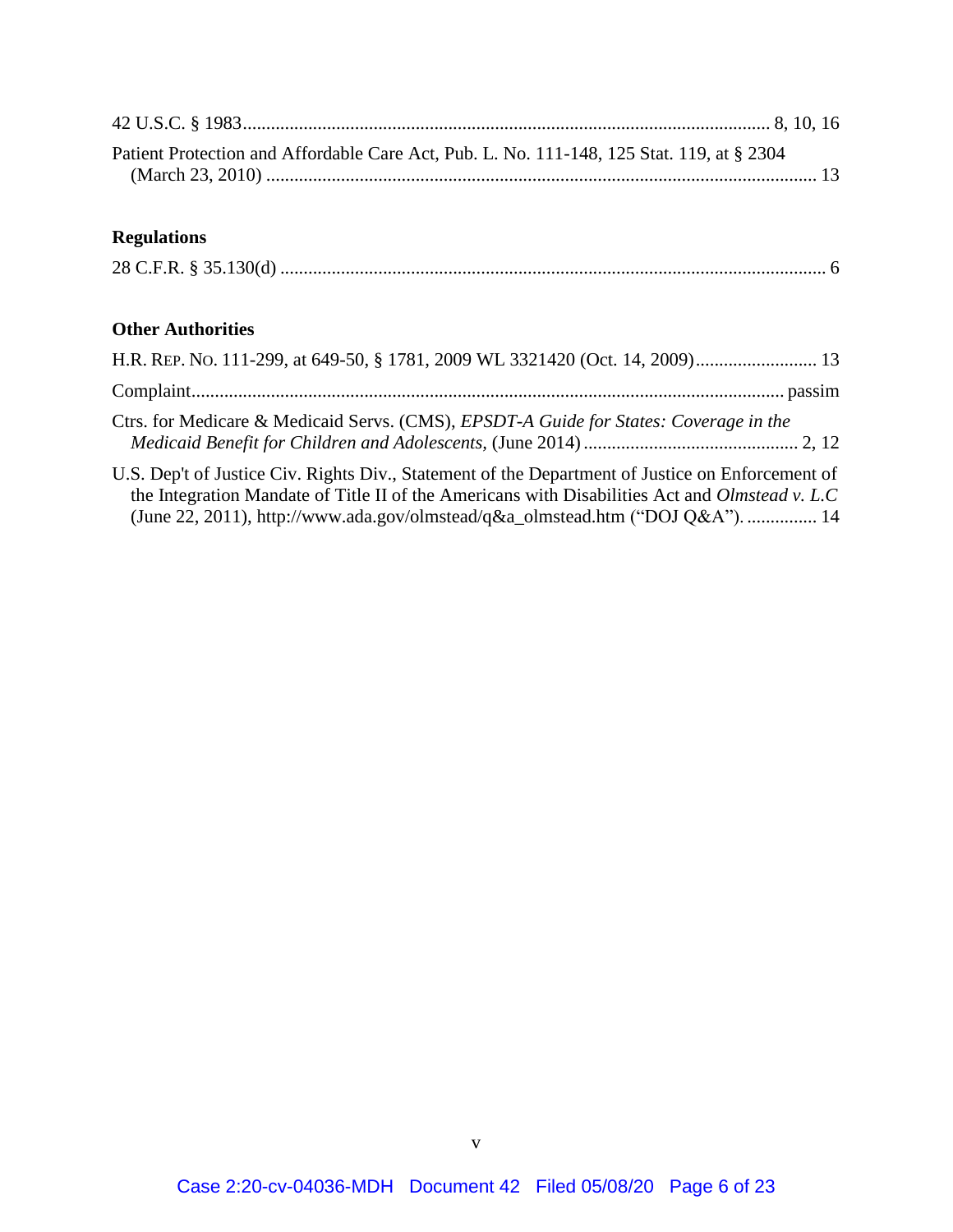#### <span id="page-6-0"></span>**INTRODUCTION**

Plaintiffs are nine Medicaid-enrolled children, ranging in age from one to 18 years old, who are living with medically complex conditions (the Children) and Caring for Complex Kids Coalition (CCKC), an association of Missouri caretakers of children with medically complex conditions. Plaintiff Children have been diagnosed with disabling health conditions. They require skilled medical regimens for routine bodily functions such as breathing, eating, and moving. The Children's health care providers have determined that they need private duty nursing services. Defendants have agreed and authorized Medicaid coverage of these services. However, Defendants are failing to arrange for the services, and the Children are going without them. Without services, the Children are at risk of serious health complications. Sometimes, they require treatment for conditions or injuries that could have been prevented had the approved coverage been provided. Other times, their families are unable to fill in for the missing nursing hours, and the Children must go into institutional placements for necessary care.

To remedy these ongoing harms, Plaintiffs filed a Complaint bringing claims under three statutes specifically designed to protect them. First, is the Early and Periodic, Screening, Diagnostic, and Treatment (EPSDT) provision of the Medicaid Act, which requires the state Medicaid agency to "arrang[e] for (directly or through referral to appropriate agencies, organizations, or individuals) corrective treatment" that a Medicaid-enrolled child needs. 42 U.S.C. § 1396a(a)(43)(C); id. at §§ 1396a(a)(10)(A), 1396d(a)(4)(B), 1396d(r)(5) (requiring coverage of listed services when necessary to "correct or ameliorate" a child's condition), and 1396d(a)(8) (listing private duty nursing as a covered service).

EPSDT is a "robust" benefit, designed to ensure that children actually receive the treatment that they need. Ctrs. for Medicare & Medicaid Servs. (CMS), *EPSDT-A Guide for States:*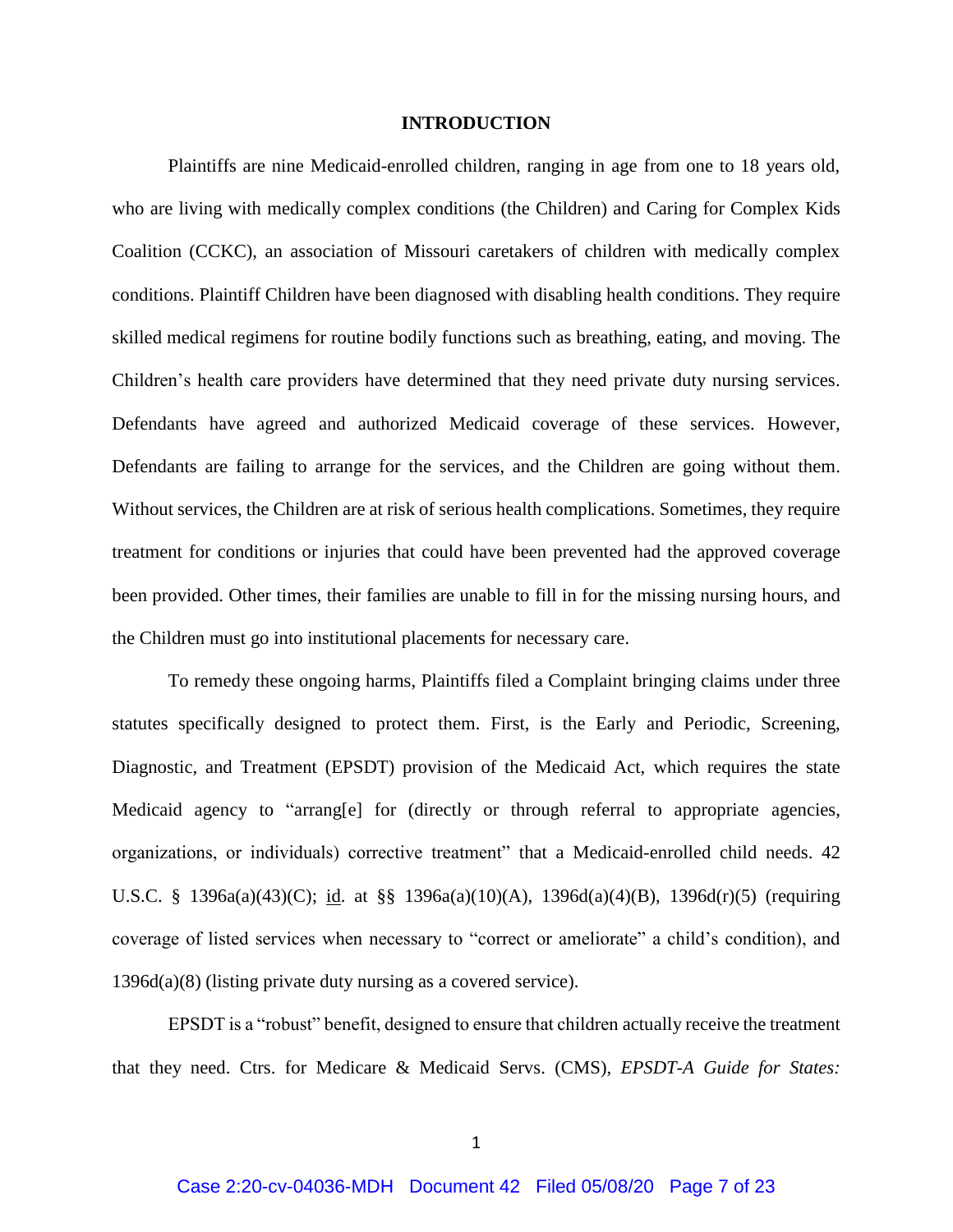*Coverage in the Medicaid Benefit for Children and Adolescents,* 1 (June 2014) (CMS, *EPSDT Guide*), Doc 24-12. "The goal of EPSDT is to assure that individual children get the health care they need when they need it—the right care to the right child at the right time in the right setting." Id. As a result,

[t]he state must set standards to ensure that EPSDT services are provided consistent with reasonable standards of medical and dental practice. The state must also ensure that services are initiated within a reasonable period of time. . . . Because states have the obligation to "arrang[e] for . . . corrective treatment" . . ., a lack of providers does not automatically relieve a state of its obligation to ensure that services are provided in a timely manner

Id. at 32 (quoting § 1396a(a)(43)(C)). "The affirmative obligation to connect children with necessary treatment makes EPSDT different from Medicaid for adults. . . ." Id. at 5. See also Katie A., ex rel. Ludin v. Los Angeles Cty., 481 F.3d 1150, 1158 (9th Cir. 2007) (section  $1396a(a)(43)(C)$  creates "an obligation [for states] to see that the services are provided when ... that they are medically necessary for a child."); Salazar v. Dist. of Columbia*,* 954 F. Supp. 278, 330 (D.D.C.1996) (D.C.'s failure to ensure that EPSDT-eligible children receive treatment for health problems violated  $\S$  1396a(a)(43)(C)).

Plaintiffs also bring claims under the Americans with Disabilities Act (ADA) and Section 504 of the Rehabilitation Act, which both prohibit discrimination based on disability. See 42 U.S.C. § 12132; 29 U.S.C. § 794(a). Olmstead v. L.C. ex rel. Zimring, 527 U.S. 581 (1999), emphasizes that "[u]njustified isolation" is "properly regarded as discrimination based on disability" under the ADA. Id. at 597. The Olmstead Court found that states need to integrate people with disabilities into the community, addressing "two evident judgments" with this integration mandate: institutional placement of those who can be in the community "perpetuates unwarranted assumptions that persons so isolated are incapable or unworthy of participating in community life," and institutional placement "severely diminishes the everyday life activities of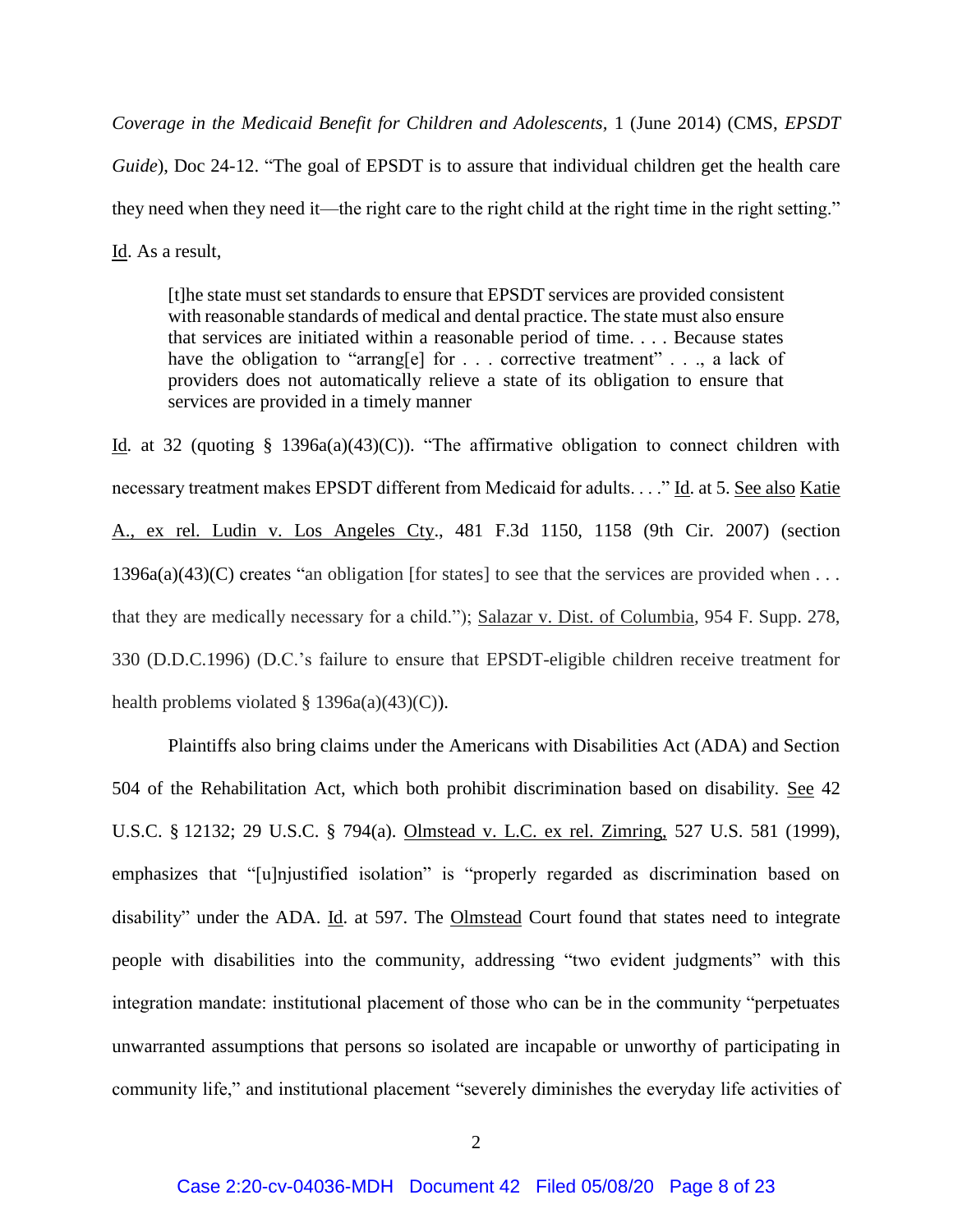individuals, including family relations, social contacts . . . and cultural enrichment." Id. at 600-01. Thus, under the ADA, public entities have an obligation to "administer services, programs, and activities in the most integrated setting appropriate to the needs of qualified individuals with disabilities." 28 C.F.R. § 35.130(d). These protections extend to individuals, like the Children, who are currently at serious risk of institutionalization. See Hiltibran v. Levy, 793 F. Supp. 2d 1108, 1116 (W.D. Mo. 2011); Fisher v. Oklahoma Health Care Auth., 335 F.3d 1175, 1181 (10th Cir. 2003) (noting that otherwise the ADA's "protections would be meaningless").

The ongoing deprivation of private duty nursing services violates each of these statutes. Moreover, the lack of medically necessary care and resultant harms to the Children's health easily satisfy the Article III standing requirements. The Children have a privately enforceable right for Defendant Tidball to arrange for these services under the EPSDT provisions, as courts, including the Eighth Circuit, have consistently found. And finally, the serious risk of unnecessary institutionalization that the Children face—whether in a hospital or any other facility—fits squarely within the theory of disability discrimination that the Supreme Court described in Olmstead. The Court should deny Defendants' Motion to Dismiss.

#### <span id="page-8-0"></span>**I. PLAINTIFFS HAVE ESTABLISHED STANDING UNDER ARTICLE III.**

Defendants argue that the Court lacks jurisdiction because Plaintiffs cannot enforce the EPSDT provision. Defs.' Mem. in Support of Mot. to Dismiss, 5-8, Doc. 36. They also dispute standing under Article III. As discussed below, the Court should reject these arguments.

#### **A. Defendants have confused jurisdiction and a cause of action.**

<span id="page-8-1"></span>Defendants have confused two distinct doctrines: constitutional standing and the availability of a cause of action. While constitutional standing implicates a court's subject-matter jurisdiction, "it is firmly established that . . . the absence of a valid . . . cause of action does not." Steel Co. v. Citizens for a Better Env't, 523 U.S. 83, 89 (1998); see also Davis v. Passman,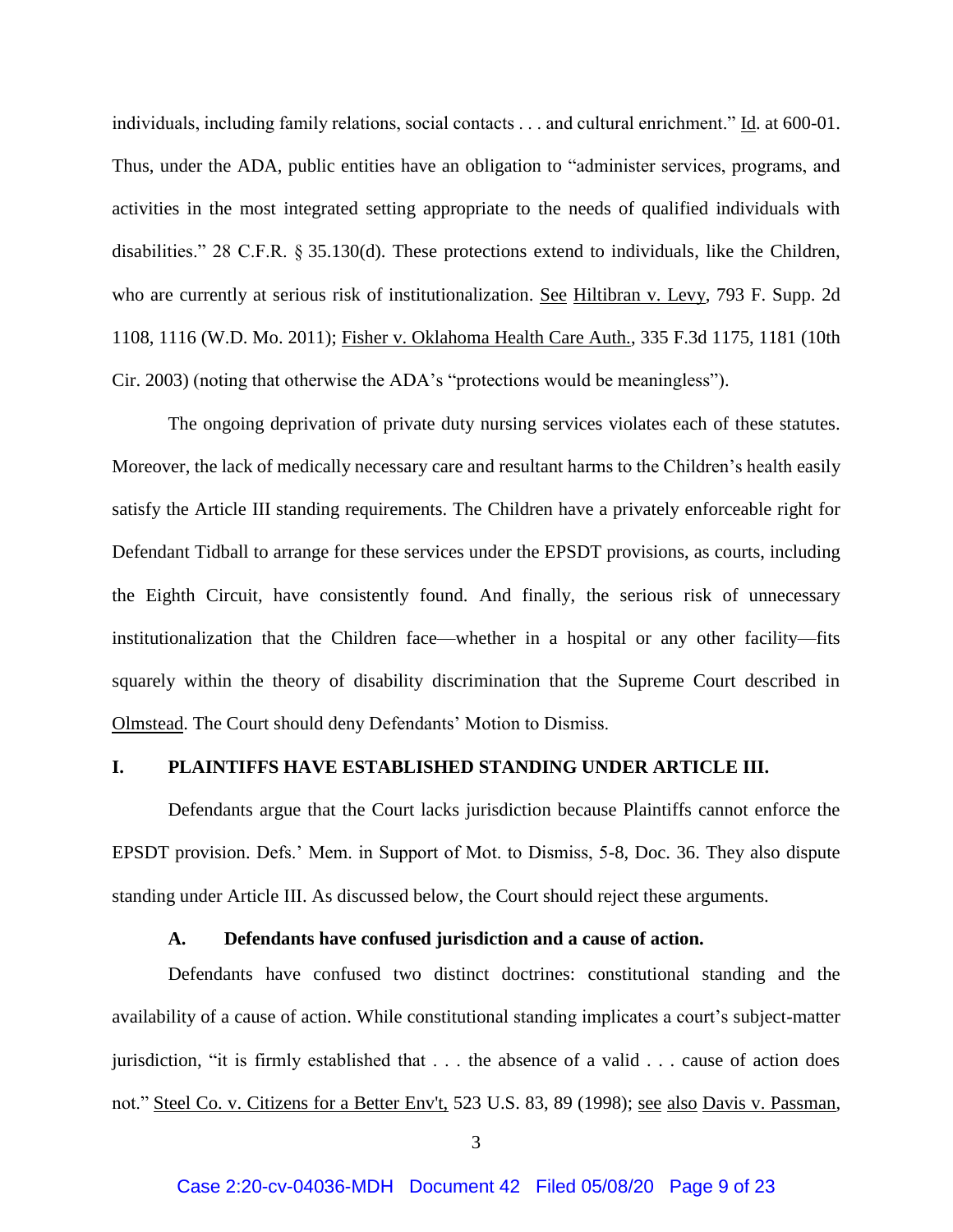442 U.S. 228, 239 n.18 (1979) (explaining difference between jurisdiction and a cause of action); Miller v. Redwood Toxicology Lab., Inc., 688 F.3d 928, 934 (8th Cir. 2012) (cautioning courts to be "careful not to conflate the two"). Defendants' arguments about whether the EPSDT provision confers an enforceable right concern whether Plaintiffs have a valid cause of action under § 1983, Doc. 36 at 6-8, and do not implicate Plaintiffs' Article III standing or this Court's jurisdiction. See, e.g., Backer ex rel. Freedman v. Shah, 788 F.3d 341, 344 (2d Cir. 2015) (finding Plaintiff had constitutional standing, but that  $\S 1396a(a)(19)$  was not privately enforceable).

### <span id="page-9-0"></span>**B. The Children have established Article III standing because their ongoing injuries are traceable to Defendants' policies and practices.**

"When a motion to dismiss is made on standing grounds the standing inquiry must . . . be done in light of the factual allegations of the pleadings." Sanzone v. Mercy Health, 954 F.3d 1031, 1046 (8th Cir. 2020) (alteration omitted). The Children allege they are not receiving the private duty nursing services that Defendant Tidball has found are medically necessary for them. Doc. 1 ¶¶ 105, 116-19, 127, 130, 145, 161, 173, 182, 209, 222. Without these services, they are at serious risk of significant adverse health consequences, even death. Id. ¶ 98, 110, 125, 138-39, 152, 159-60, 183, 197-200. These are not hypothetical concerns. Several Children have already suffered injuries and health complications due to the lack of nursing. Id. ¶¶ 116-17, 210, 217, 221. Another child has died. See Doc. 24-10. To avoid these harms, the Children may resort to living in institutional placements to receive care. Doc. 1 ¶¶ 114-15, 118, 154-55, 166, 172-75, 189, 224.

These allegations establish several concrete and imminent injuries. *First*, the Children are not receiving the services—private duty nursing—that their health care providers and Defendants have found are necessary to correct or ameliorate their medically complex conditions. That is actual, concrete, and ongoing harm. See, e.g., NB ex rel. Peacock v. D.C., 682 F.3d 77, 83 (D.C. Cir. 2012) ("[V]iolations that threaten an individual's ability to obtain Medicaid coverage of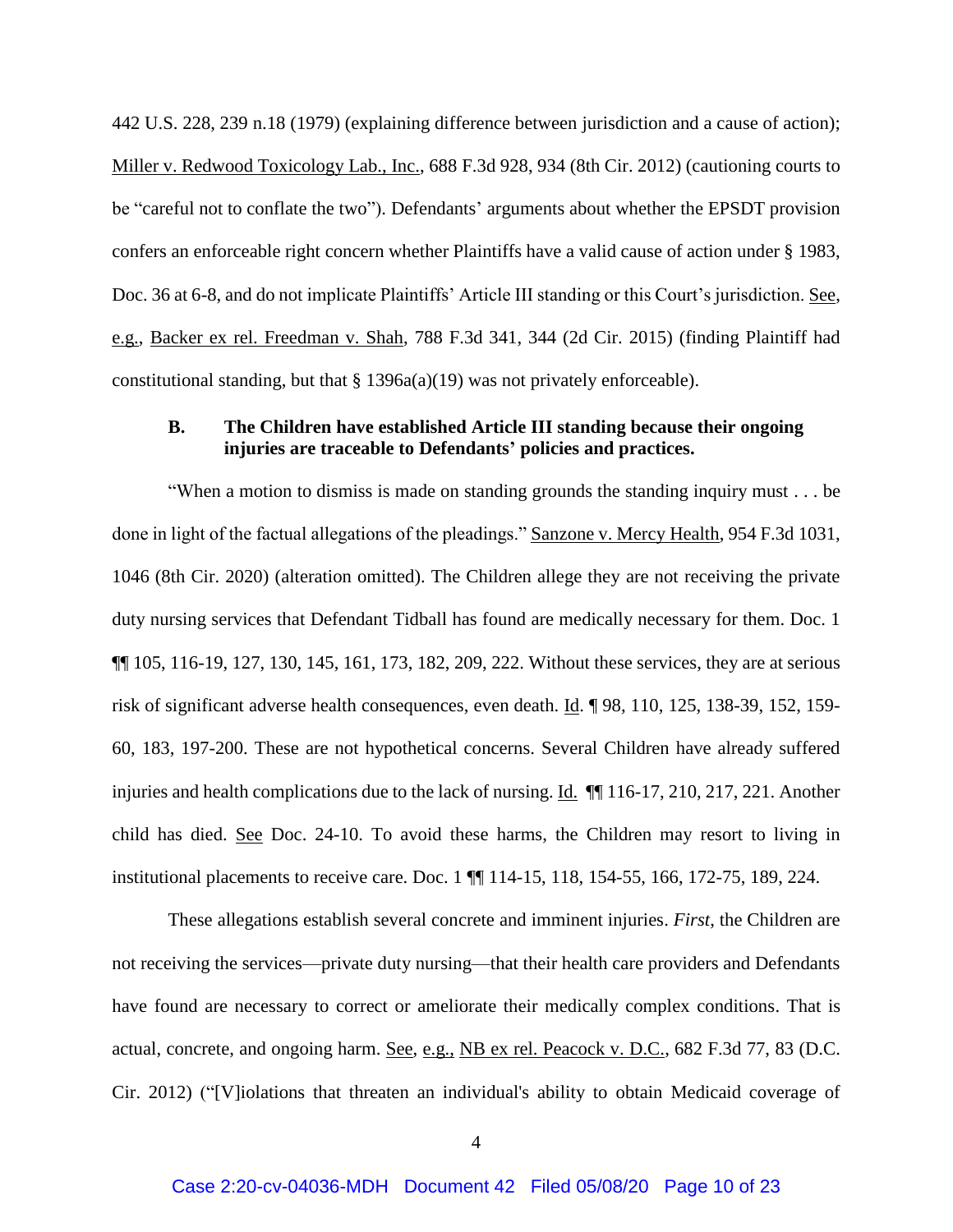prescription medications[ ]satisfy the injury element of constitutional standing."). *Second*, the Children are "exposed to imminent harm arising from allegedly being improperly denied necessary medical treatment for a serious, ongoing condition." See Middlebrooks v. United States, 8 F. Supp. 3d 1169, 1177 (D.S.D. 2014). *Third*, being at risk of institutionalization is itself the invasion of a legally protected interest sufficient to support standing. See Steimel v. Wernert, 823 F.3d 902, 914 (7th Cir. 2016). Contrary to Defendants' implication, Doc. 36 at 8, "a plaintiff need not show that institutionalization is imminent or inevitable to have standing." Ball by Burba v. Kasich, 244 F. Supp. 3d 662, 681 (S.D. Ohio 2017); see also Fisher, 335 F.3d at 1181. *Fourth*, although they need not make such a showing, Plaintiffs have alleged that they are imminently facing institutionalization. Doc. 1 ¶¶ 114-15, 118, 154-55, 166, 172-75, 189, 224. As this district court has already found, plaintiffs face a substantial risk of institutionalization where, as here, "families admit that it is likely that they may have to place Plaintiffs in nursing homes to ensure that they receive" services. Hiltibran, 2010 WL 6825306, at \*4; see also M.R. v. Dreyfus, 697 F.3d 706, 733 (9th Cir. 2012) ("predictable consequences" from loss of services is to "put Plaintiffs at serious risk of institutionalization").

Plaintiffs also adequately allege that these harms are traceable to Defendants and will be redressed by a favorable ruling. Plaintiffs allege that under the EPSDT provision, Defendant Tidball has failed to take necessary affirmative steps to arrange for the services that she has determined the Children need and that these failures are harming them. Doc. 1 ¶¶ 85-90, 107, 130- 31, 148, 163, 186, 219. They further allege that Defendant's policy and practice of simply providing a list of home health agencies and leaving it to families to search on their own for nurses is insufficient. Doc. 1 ¶¶ 78, 107, 148, 163, 216*.* Compare Doc. 36 at 3 (arguing that all Defendant needs to do is approve and pay for care and provide plaintiffs with a list of nurses) with O.B. v.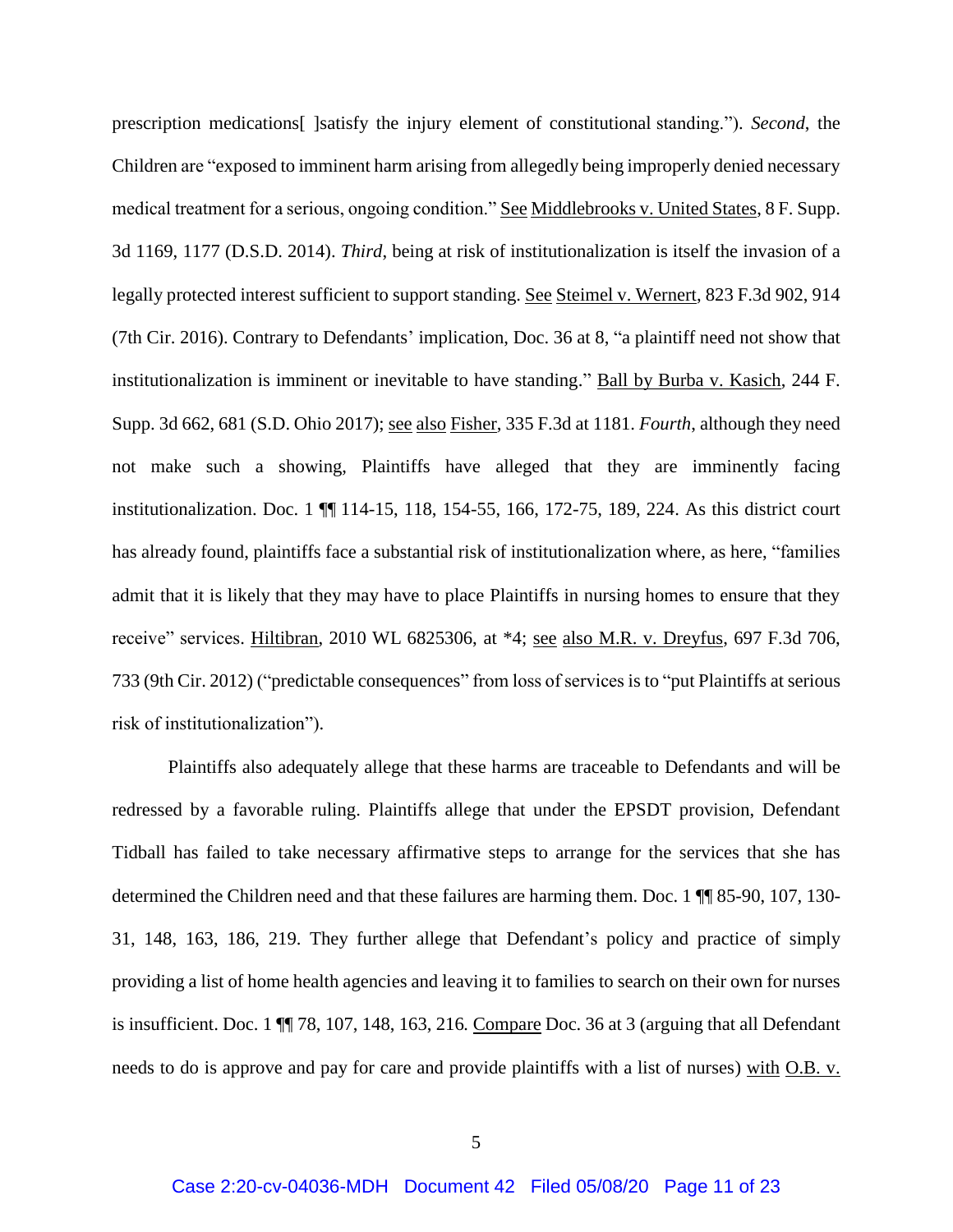Norwood*,* 838 F.3d 837, 840 (7th Cir. 2016) (affirming preliminary injunction and criticizing state's practice of leaving "the search [for private duty nurses] to be conducted by parents," resulting in "painfully protracted search[es]"). Moreover, Plaintiffs allege that Defendant's policies restrict the availability of nurses who are willing to participate in the Medicaid program. Doc. 1 ¶¶ 73, 76-84, 91-92, 164, 172, 184. While Defendants may ultimately dispute these allegations at summary judgment or trial, the Court must accept them as at this stage. See, e.g., Nat'l Wildlife Fed'n v. Agric. Stabilization & Conservation Serv., 901 F.2d 673, 677 (8th Cir. 1990) ("In determining whether traceability and redressability are present we do not review the facts to see if appellants have proven their allegations."). The Children have adequately alleged ongoing harm and imminent risk of injury traceable to Defendants' policies and practices.<sup>1</sup>

#### **C. CCKC has Organizational Standing.**

 $\overline{a}$ 

<span id="page-11-0"></span>Contrary to Defendants' claim, Doc. 36 at 12-13, CCKC's allegations satisfy the standing requirements. The Supreme Court has set out a three-part test for deciding whether a "traditional voluntary membership organization," like CCKC, has standing: "(a) its members would otherwise have standing to sue in their own right; (b) the interests it seeks to protect are germane to the organization's purpose; and (c) neither the claim asserted nor the relief requested requires the participation of individual members in the lawsuit." Hunt v. Wash. Apple Advert. Comm'n, 432 U.S. 333, 342-43 (1977).

CCKC easily meets these requirements: M.S. has filed this suit as next friend of her grandchild and is the legal guardian of T.S. Doc. 1 ¶ 16. M.S. is a member and President of CCKC.

 $<sup>1</sup>$  Defendants attempt to shift blame to the Bureau of Special Health Care Needs, a sub-division of</sup> Department of Health and Senior Services. Doc. 36 at 2-3, 9. But the Department of Social Services (DSS) is the single-state Medicaid agency. See Compl. ¶¶ 23, 27-28; Doc. 39-7, ¶ 2. While DSS may delegate some tasks to other entities, as the single-state agency, it retains ultimate responsibility for ensuring compliance with the Medicaid Act. 42 U.S.C. § 1396a(a)(5); see also Katie A., 481 F.3d at 1159.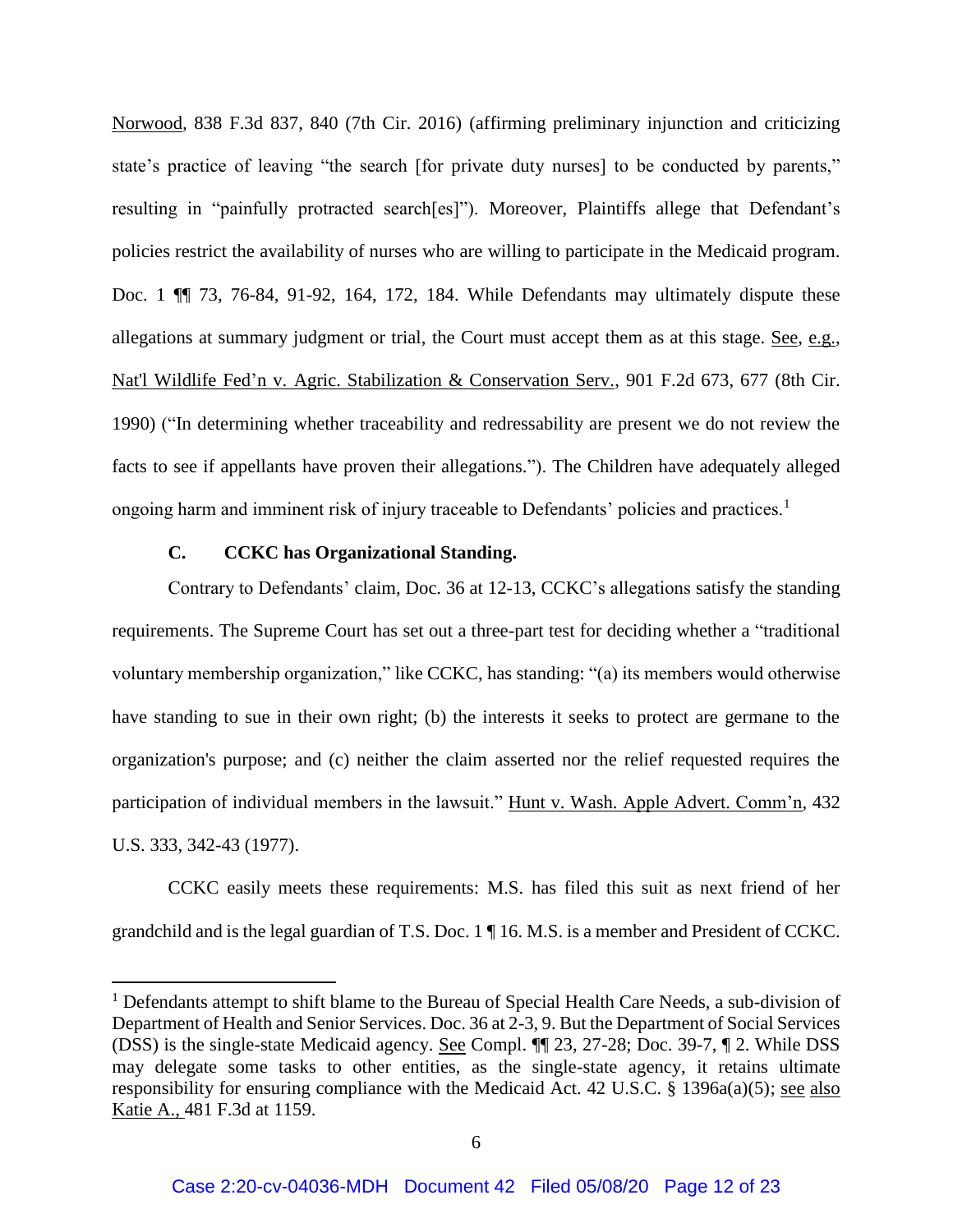Id. ¶ 21. Like M.S., CCKC's other members are caretakers of children with medically complex conditions. CCKC challenges statewide practices that deprive Medicaid-enrolled children the private duty nursing services that Defendants have determined they need. The request for prospective injunctive and declaratory relief in this case is, thus, not individualized and fits squarely within CCKC's mission to "advocate for policies and practices that will improve the lives of medically complex children in Missouri, including access to Medicaid-covered private duty nursing services." Doc. 1 ¶ 21. This is sufficient to establish CCKC's standing. See, e.g., Kuehl v. Sellner, 887 F.3d 845, 851 (8th Cir. 2018) (finding second prong met based on organization's mission statement); <u>see also International Union v. Brock</u>, 477 U.S. 274, 287 (1986) (holding that Hunt's third prong bars suits for damages and union had standing because its case seeking injunctive relief did not require participation of individual members notwithstanding "unique facts" of each member's claim).

Defendants assert that CCKC must do more, including providing details regarding the location, composition, and specific health conditions of all members. Doc. 36 at 13 (citing Ass'n of Indep. Gas Station Owners v. QuikTrip, Inc.*,* 2012 WL 2994079 (E.D. Mo. 2012)). To the extent Defendants suggest that CCKC must identify *all* members, that is incorrect. It is sufficient to show that "any one of them," would have standing. Hunt, 432 U.S. at 342. Further, Defendants ignore CCKC's allegations about its members: all are Missouri residents, who are parents or caretakers of children with medically complex conditions, the majority of whom are enrolled in Medicaid and are not receiving the private duty nursing that Defendants have found they need. Doc. 1 ¶ 21.

Additional details about CCKC's members are not relevant to the nature of the claim or the group's purpose. In QuikTrip, the court considered whether an association of gas station owners had standing to challenge a purported "price war" in the St. Louis Metro Area. The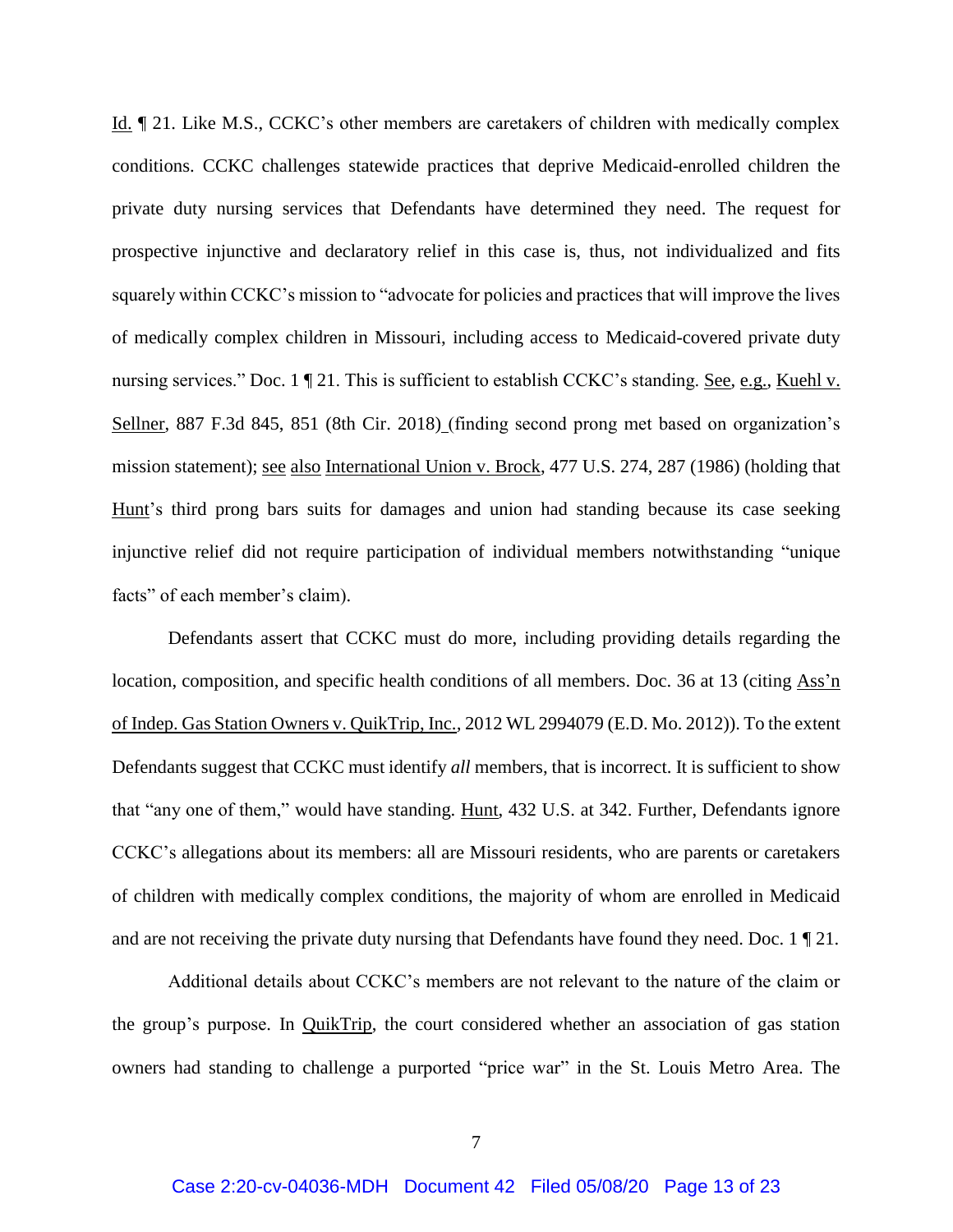association's standing faltered because it did not specify "what general interests its organization seeks to serve" or even whether its members were in the area affected by the price war. QuikTrip, 2012 WL 2994079, at \*3. Without that, the court could not evaluate whether the interests pursued in the litigation were germane to the association's purpose. Here, CCKC identifies its general interest in the Complaint and describes how its members are affected by Defendants' challenged conduct. Doc. 1 ¶ 21. That is sufficient for purposes of CCKC's standing.

### <span id="page-13-0"></span>**II. PLAINTIFFS HAVE THE RIGHT TO ENFORCE THE EPSDT PROVISION TO REQUIRE DEFENDANT TIDBALL TO ARRANGE FOR THE PRIVATE DUTY NURSING SERVICES SHE HAS FOUND ARE NECESSARY.**

#### **A. The EPSDT Provision of the Medicaid Act is privately enforceable.**

<span id="page-13-1"></span>As Defendant Tidball correctly notes, **Blessing v. Freestone**, 520 U.S. 329, 340 (1997), establishes the test for determining whether a particular statutory provision gives rise to a federal right under 42 U.S.C. § 1983. See Doc. 36 at 11-12. Under the test, courts evaluate three factors: First, Congress must intend the provision in question to benefit the plaintiff; second, the right contained in the provision must not be so "vague and amorphous" that its enforcement would strain judicial competence; third, the statute must unambiguously impose a binding obligation on the state. Id*.* at 340-41 (citations omitted). As the Eighth Circuit has noted, the Supreme Court clarified the first prong in Gonzaga Univ. v. Doe, 536 U.S. 2743, 284 (2002), finding that Congress must use unambiguous "rights-creating" language. See Midwest Foster Care and Adoption Ass'n v. Kincade, 712 F.3d 1190, 1196-97 (8th Cir. 2013).<sup>2</sup>

 $\overline{a}$ 

 $2$  Midwest Foster Care held care providers could not enforce certain subsections of the Child Welfare Act, concluding under the first Blessing prong that the statute did not "speak directly to the interests of Providers," 712 F.3d at 1197, and that the subsections were part of a provision that triggered "funding prohibitions," id. at 1201-02 (contrasting Medicaid provision at issue in Wilder). Here, by contrast, Plaintiffs are Children who are not getting services the EPSDT statute requires, and the provision they seek to enforce requires the state to arrange for those services.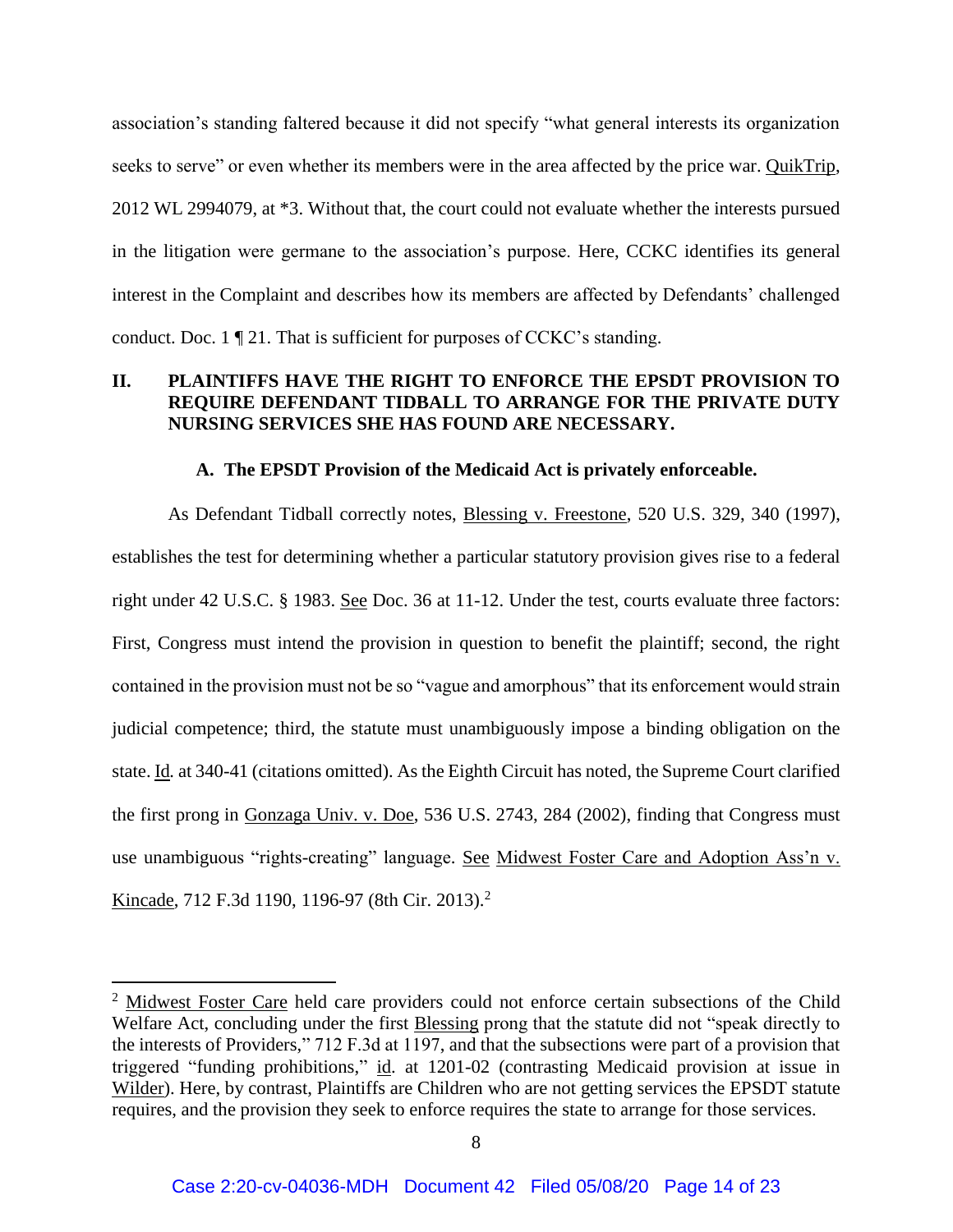Blessing instructs plaintiffs to plead their complaints in "manageable analytic bites" and courts to determine whether "each separate claim" satisfies the test. Blessing, 520 U.S. at 342; id. at 340. Here, Count I alleges that Defendant Tidball is violating the EPSDT provisions, 42 U.S.C. §§ 1396a(a)(10)(A), 1396d(a)(4)(B), 1396d(r)(5) and 1396a(a)(43)(C), by failing to arrange for the private duty nursing services that the Children need to correct or ameliorate their conditions. Doc. 1 **[1]** 226-27.

The Eighth Circuit has held these provisions create federal rights that Medicaid beneficiaries can enforce. See Pediatric Specialty Care, Inc. v. Ark. Dep't of Human Servs., 293 F.3d 472, 478 (8th Cir. 2002). The Eighth Circuit noted there was no dispute that the EPSDT provision intend to benefit children who are entitled to services under that provision and that the statute imposes mandatory obligations: "The provision of EPSDT services 'must' be included in the state plan." Id. (quoting § 1396a(a)(10)(A)). The Eighth Circuit reasoned that "Section 1396a(a)(43) also articulates that a state plan 'must' include the provision of EPSDT services," and "mandates that a state plan provide for screening services, arrange corrective treatment for disorders uncovered by the screening services, and inform all eligible recipients of the availability of EPSDT services." Id*.* at 478, n.6. Finally, "EPSDT services . . . are defined in § 1396d(r)." Id*.* at 479. Thus, the Court held the provision is "not so ambiguous or amorphous that its enforcement strains judicial competence." Id*.*

Following similar reasoning, every Circuit Court to consider the EPSDT provisions has concluded that they are enforceable. See John B. v. Goetz, 626 F.3d 356 (6th Cir. 2010) (regarding § 1396a(a)(43)(A)); Watson v. Weeks, 436 F.3d 1152, 1159-62 (9th Cir. 2006) (same); S.D. v. Hood, 391 F.3d 585 (5th Cir. 2004) (concerning §§ 1396a(a)(10)(A), 1396a(a)(43)(B); Miller v. Whitburn, 10 F.3d 1315, 1319 (7th Cir. 1993) (regarding §§ 1396a(a)(10)(A), 1396d(a)(4)(B))).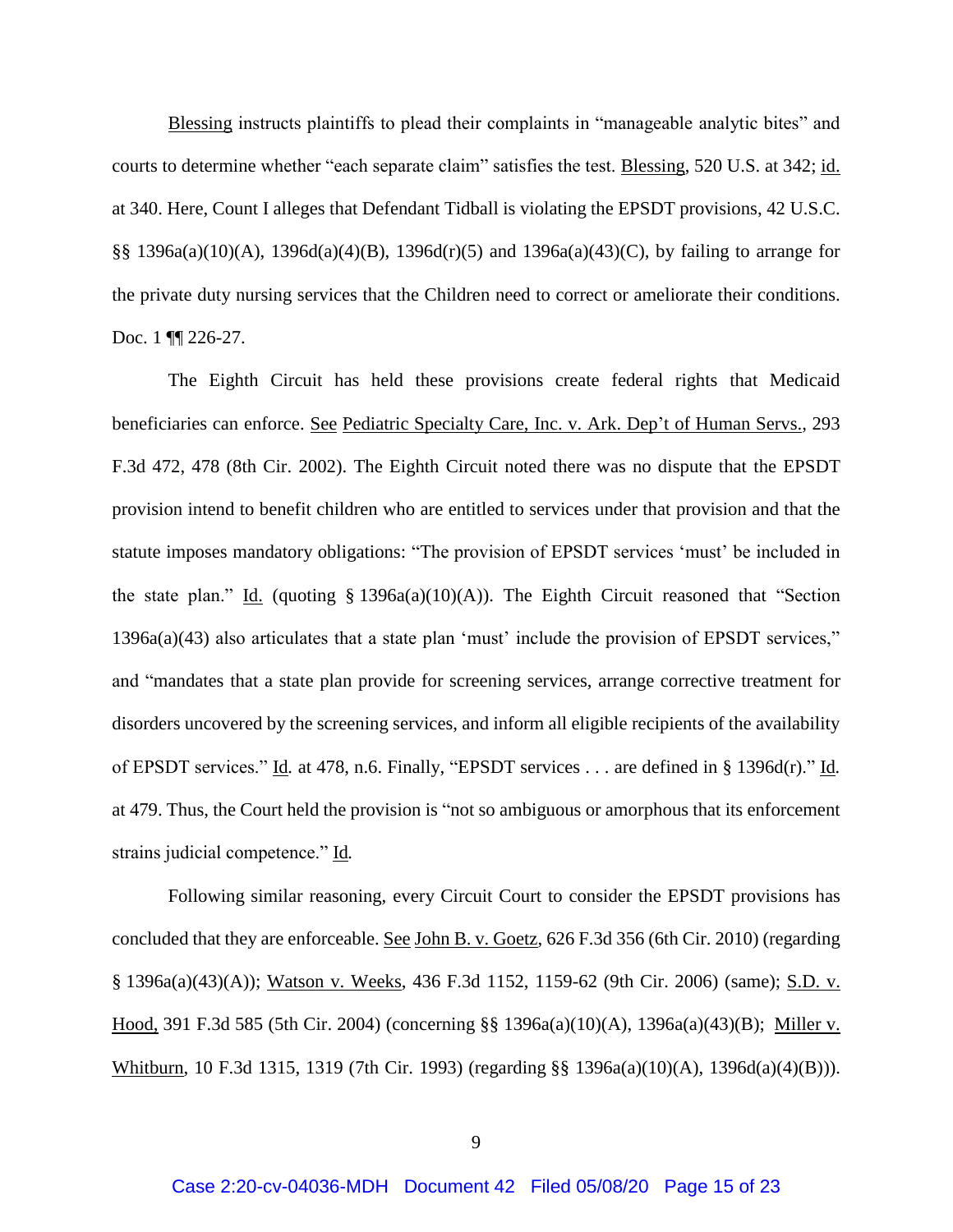District courts have also consistently held the EPSDT provision are enforceable.<sup>3</sup> As this consistent case law demonstrates, Plaintiffs may enforce the EPSDT provisions.

A state may rebut the presumption that a right is enforceable by demonstrating that Congress provided a comprehensive remedial scheme intended to preclude individual suits. See Blessing, 520 U.S. at 346. "[T]he Supreme Court has generally found a remedial scheme sufficiently comprehensive to supplant Section 1983 only where it culminates in a right to judicial review in federal court. . . [on behalf of] aggrieved individuals." New York State Citizens' Coal. for Children v. Poole, 922 F.3d 69, 84 (2d Cir. 2019) (quotes and alterations omitted). Defendant cites 42 U.S.C § 1396c in passing, but "Section 1396c provides Plaintiffs no such avenue for federal judicial review." Id*.* That provision provides a remedy for *aggregate*, not individual violations. It is, thus, not a comprehensive remedial scheme available to Medicaid beneficiaries. See, e.g., Wilder, 496 U.S. at 521-22 ("The Medicaid Act contains no . . . provision for private judicial or administrative enforcement . . . generalized powers' . . . to audit and cut off federal funds [are] insufficient to foreclose reliance on § 1983 to vindicate federal rights."); <u>see also City</u> of Rancho Palos Verdes v. Abrams, 544 U.S. 113, 121-22 (2005) (Scalia, J.) (citing Wilder and listing Medicaid as a statute whose enforcement is not foreclosed); Pl. P'hood of Kan. v. Andersen,

 $\overline{a}$ 

<sup>3</sup> See, e.g., South Ark. Dev. Ctr. for Children & Families v. Gillespie*,* No 4:19-cv-00417-JM (E.D. Ark. Sept. 19, 2019) ("42 U.S.C. §§ 1396a(a)(10), 1396d(a)(4)(B), 1396d(a)(13)(C), 42 U.S.C. § 1396a(a)(43), and 1396d(r) create rights that may be enforced under 42 U.S.C. § 1983."); S.R. by & through Rosenbauer v. Penn. Dep't of Human Servs., 309 F. Supp. 3d 250, 260-61 (M.D. Pa. 2018) (defendants cited no case finding  $\S$  1396a(a)(43)(C) does not create a private right and holding "without difficulty" that EPSDT mandate is enforceable); O.B. v. Norwood, 170 F. Supp. 3d 1186 (N.D. Ill. 2016) (regarding §§ 1396a(a)(10)(A), 1396d(a)(4)(B), and 1396a(a)(43)(C)); A.H.R. v. Wash. State Health Care Auth., 2016 WL 98513, \*12 (W.D. Wash. Jan. 7, 2016) (children can enforce EPSDT provision to obtain private duty nursing services because "'Congress clearly and unambiguously conferred rights' to those required services to individuals entitled to receive such benefits and '[did] not preclud[e] individual enforcement of those rights"); H.E. ex rel. Emerich v. Horton, 2016 WL 6582682 (N.D. Ga. Nov. 7, 2016); J.E. v. Wong, 125 F. Supp. 3d 1099, 1107 (D. Haw. 2015); Cruz v. Zucker, No., 2015 WL 4548162 (S.D.N.Y. Jul. 29, 2015).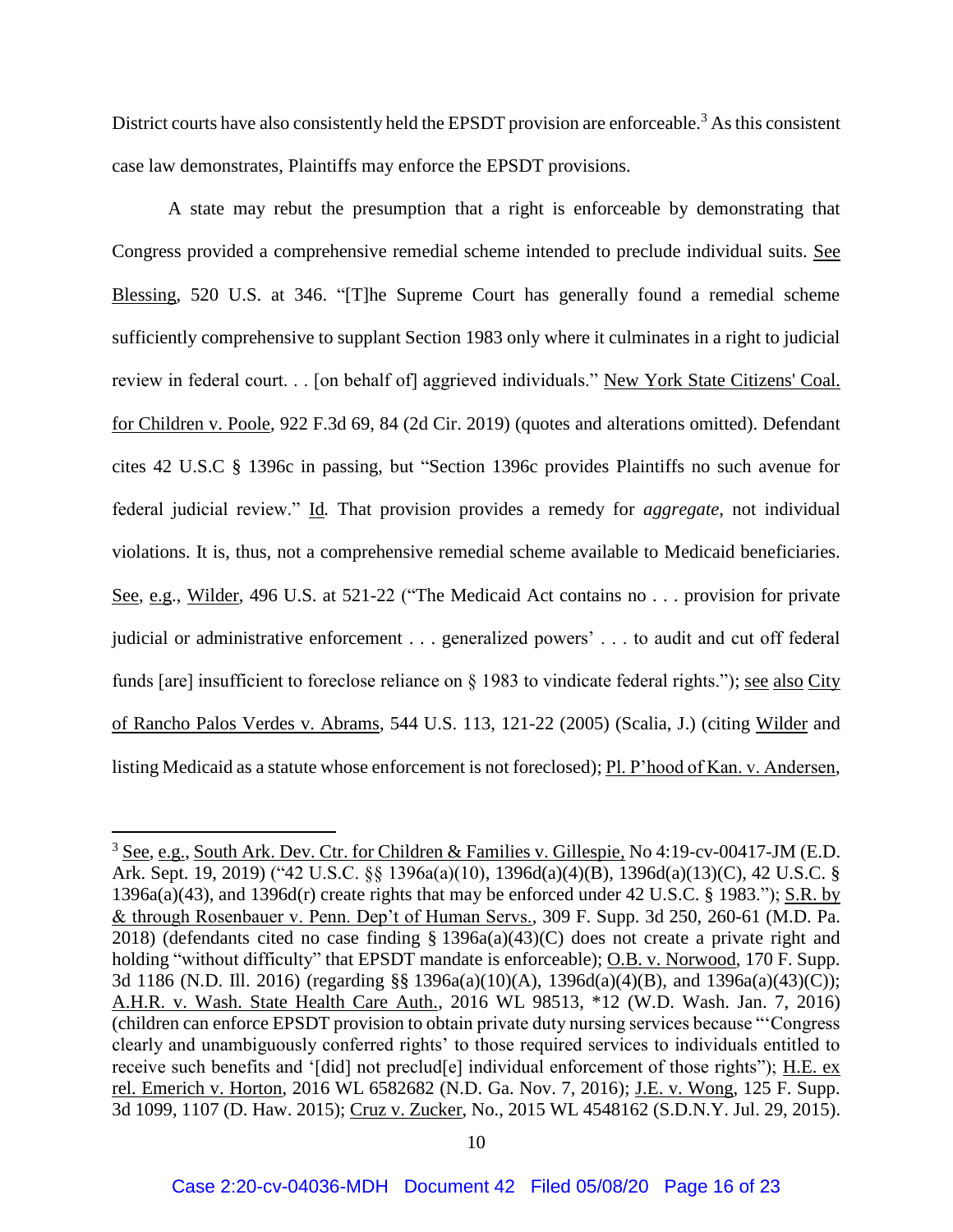882 F.3d 1205, 1229 (10th Cir. 2018) (reaffirming Wilder's holding in part "because the federal Secretary's withholding Medicaid funds would not redress [plaintiffs'] injuries at all").

Finally, citing Does v. Gillespie, 867 F.3d 1034 (8th Cir. 2017), Defendant contends that the placement of the EPSDT provision in the list of requirements for a "state plan" transforms the provision into one focused on the State rather than the children it is specifically designed to protect. Doc. 36 at 7-8. The Court should not extend Does here. First, as Defendant acknowledges, analyzing private enforcement requires a provision-by-provision analysis. See Blessing, 520 U.S. at 340; see also Doc. 36 at 11 ("Courts have found that while one portion of a statute may create a federal right, others may not."). Does dealt with a different provision of the Medicaid Act, § 1396a(a)(23), and did not address the EPSDT provision at all. Does, 867 F.3d at 1039; see also, Murphy by Murphy v. Harpstead, 421 F. Supp. 3d 695, 707 (D. Minn. 2019) (["Does](https://1.next.westlaw.com/Link/Document/FullText?findType=Y&serNum=2042366132&pubNum=0000506&originatingDoc=I6de35560e39811e99758f497fe5ac24e&refType=RP&originationContext=document&transitionType=DocumentItem&contextData=(sc.Keycite)) has no impact on the Court's holding that [other] provision[s] of the Medicaid Act are privately enforceable.").

Moreover, Does did not—and could not—overrule Pediatric Specialty Care. That case, addressing the specific provision at issue here, remains good law. See United States v. Lippman, 369 F.3d 1039, 1044 (8th Cir. 2004) (a panel may not overrule circuit precedent); Northport Health Servs. of Arkansas, LLC v. Rutherford, 605 F.3d 483, 491 (8th Cir. 2010) (lower court "should follow the case which directly controls") (quote omitted). The Court should, thus, reject Defendant's invitation to read Does broadly, as its holding is limited to § 1396a(a)(23). Cf. BT Bourbonnais Care, LLC v. Norwood, 866 F.3d 815, 820–21 (7th Cir. 2017) ("nothing in Armstrong*,* Gonzaga, or any other case," means "plaintiffs are now flatly forbidden in section 1983 actions to rely on a statute passed pursuant to Congress's Spending Clause powers.").

In fact, the language Defendant relies on to analogize to Does supports finding a private right of action. Defendant urges that the phrase "the state plan must" means Congress intended the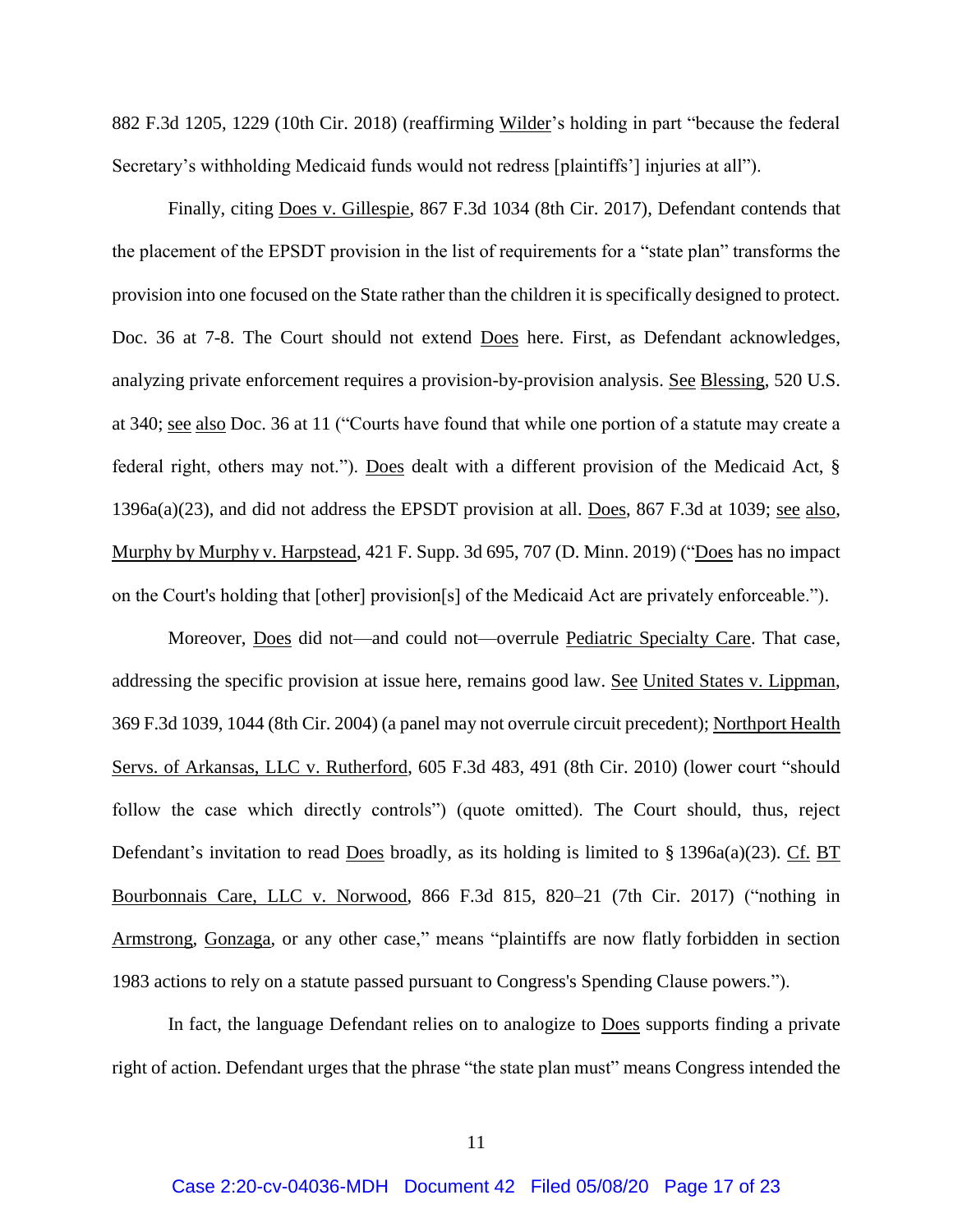EPSDT provision to focus on the state rather than the Children. Doc. 36 at 6-7. But the Eighth Circuit relied on that phrase to conclude that the EPSDT provision satisfies Blessing's requirement that the provision in question be mandatory on the state. See Pediatric Specialty Care, 293 F.3d at 478. See also 42 U.S.C. § 1320a-2 (clarifying that individuals aggrieved by a state's failure to comply with the federal mandates in state plan provisions can seek redress in the federal courts).

#### **B. EPSDT requires Defendant Tidball to do more than simply pay for services.**

<span id="page-17-0"></span>Defendant also asserts that the definition of "medical assistance" limits the right created in the EPSDT provision to payment only. Doc. 36 at 9. This argument fails for a number of reasons. *First*, Defendant's interpretation would nullify the language of EPSDT provision, which requires the state to "arrange for . . . corrective *treatment*." See 42 U.S.C. § 1396a(a)(43)(C). That provision cannot reasonably be construed to apply solely to payment. See O.B. v. Norwood, 838 F.3d 837, 843 (7th Cir. 2016) (rejecting argument that "state . . . gets to choose whether to pay for services or to provide services," in part because EPSDT requires that state provide "*corrective treatment*") (emphasis in original). *Second*, Defendant's cramped reading ignores CMS's explicit instruction that the fundamental purpose of EPDST is "to assure that individual children get the health care they need when they need it—the right care to the right child at the right time in the right setting." CMS, *EPSDT Guide* at 1. "The affirmative obligation to connect children with necessary treatment makes EPSDT different from Medicaid for adults. . . ." Id. (citing § 1396a(a)(43)(C)).

*Third*, in 2010, the Medicaid Act was amended to make clear that Defendant's interpretation is incorrect. Congress made the amendment as a "technical correction," defining "medical assistance" to mean "payment of part of all of the costs of the following [enumerated] care and services, *or the care and services themselves, or both*." 42 U.S.C. § 1396d(a) (as amended by Patient Protection and Affordable Care Act, Pub. L. No. 111-148, 125 Stat. 119, at § 2304 (March 23, 2010)) (emphasis added). Defendant correctly quotes the amended definition, but fails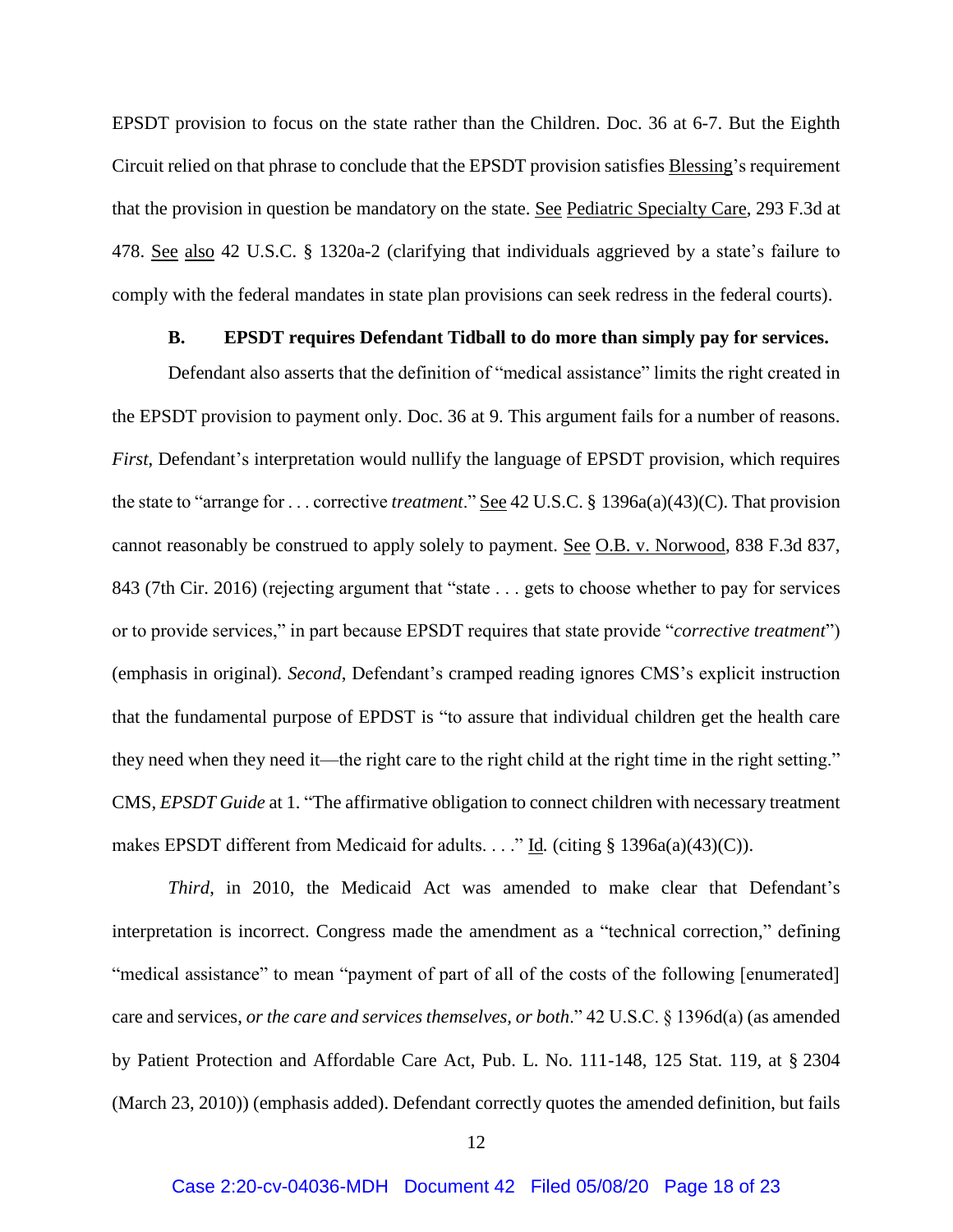to acknowledge its significance. The legislative history to the correction acknowledges that "medical assistance" previously referred only to payment but that, for 40 years, it had "generally been understood to refer to both the funds provided to pay for care and services and to the care and services themselves." H.R. REP. NO. 111-299, at 649-50, § 1781, 2009 WL 3321420 (Oct. 14, 2009). The correction responded to "recent court opinions" limiting the term to payment, which ignored the provision's long-standing interpretation and rendered aspects of the Medicaid Act "absurd." Id. (noting requirement to furnish medical assistance with reasonable promptness would be "absurd" because Medicaid is a vendor payment program). Numerous courts have noted the correction's importance. See Jefferson Cmty. Health Care Centers, Inc. v. Jefferson Par. Gov't, 849 F.3d 615, 625 (5th Cir. 2017); A.H.R., 2016 WL 98513, at \*12; Dunakin v. Quigley, 99 F. Supp. 3d 1297, 1321 (W.D. Wash. 2015); Leonard v. Mackereth, 2014 WL 512456, at \*6-8 (E.D. Pa. Feb. 10, 2014). Notably, Judge Posner authored Bruggeman ex rel. Bruggeman v. Blagojevich, 324 F.3d 906, 910 (7th Cir. 2003), the first appellate opinion limiting "medical assistance" to payment. But he reversed course in  $O.B.,$  holding that in the amendment, "Congress intended to clarify that where the Medicaid Act refers to the provision of services, a participating State is required to provide (or ensure the provision of) services, not merely to pay for them." 838 F.3d at 843 (quote omitted). The EPSDT provision, thus, creates individualized rights for the Children to require Defendant Tidball to actually arrange for the Medicaid services the Children need.

## <span id="page-18-0"></span>**III. PLAINTIFFS HAVE STATED A CLAIM UNDER THE ADA AND REHABILITATION ACT.**

The ADA mandates that "no qualified individual with a disability shall, by reason of such disability, be excluded from participation in or be denied the benefits of the services, programs, or activities of a public entity, or be subjected to discrimination by any such entity." Section 504 of the Rehabilitation Act similarly prohibits recipients of federal funds from discriminating based on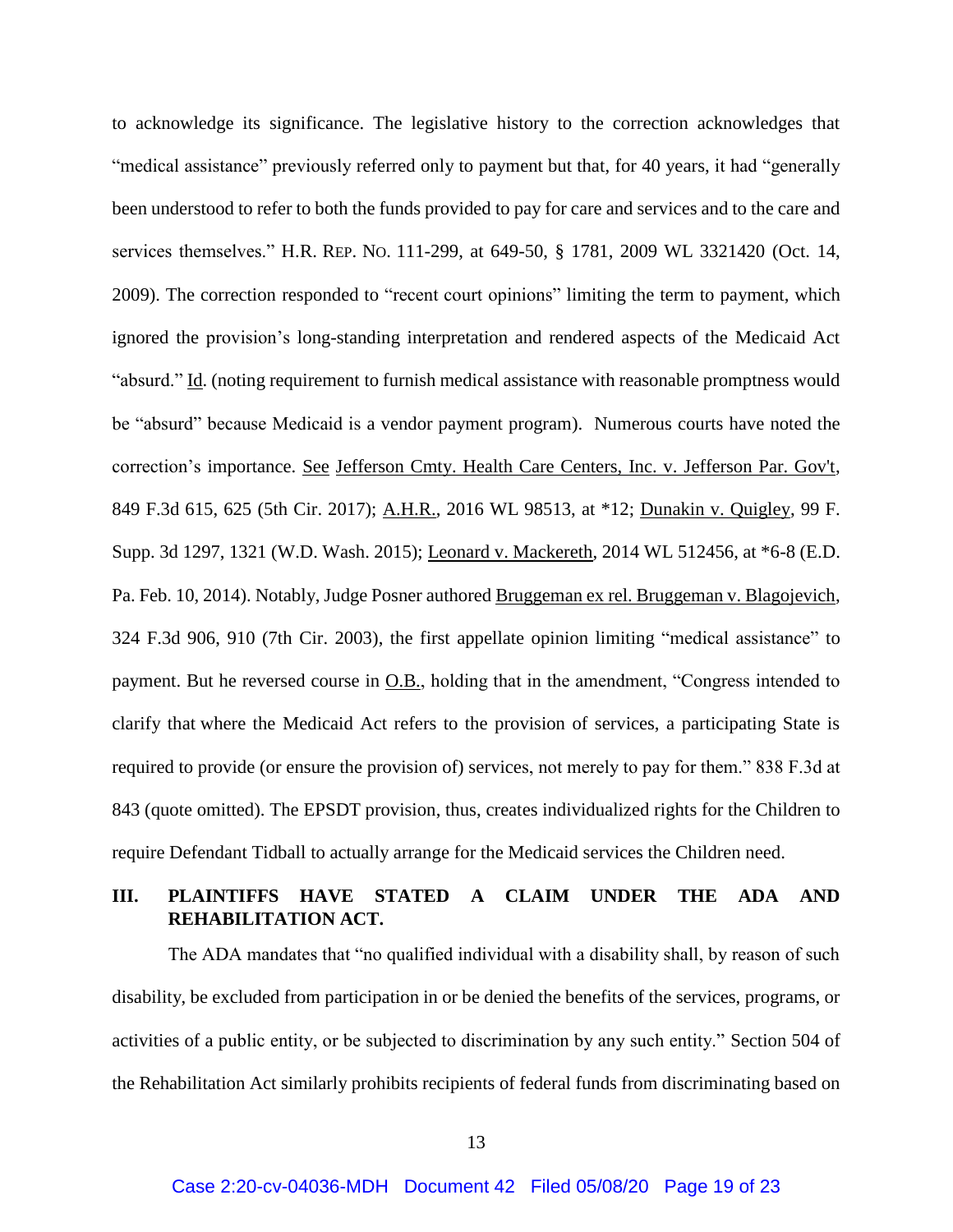disability. 29 U.S.C. § 794(a). Title II of the ADA and Section 504 of the Rehabilitation Act are typically read together. Folkerts v. City of Waverly, Iowa, 707 F.3d 975, 983 (8th Cir. 2013).

Defendants do not dispute that the Children are qualified individuals with disabilities. Rather, they assert that Plaintiffs have not been "denied" or "excluded from" benefits and that any failure to provide nursing services was not "based on discrimination by Defendants." Doc. 36 at 13-14. Defendants' position ignores the ADA's implementing regulations and the Supreme Court's Olmstead decision, which instruct that the unjustified segregation of persons with disabilities is itself a form of disability discrimination. The Attorney General's implementing regulations establish the "integration mandate," which requires public entities to "administer services, programs, and activities in the most integrated setting appropriate to the needs of qualified individuals with disabilities." 28 C.F.R. § 35.130(d). <u>See also 28</u> C.F.R. § 441.51(d) (Rehabilitation Act). The integration mandate extends to individuals who are at risk of institutionalization. See Hiltibran, 793 F. Supp. 2d at 1116; see also Steimel, 823 F.3d at 914; Fisher, 335 F.3d at 1181; U.S. Dep't of Justice Civ. Rights Div., Statement of the Department of Justice on Enforcement of the Integration Mandate of Title II of the Americans with Disabilities Act and *Olmstead v. L.C* (June 22, 2011), Doc. 24-13 ("DOJ Q&A").

Further, the ADA places an affirmative obligation on states to comply with the integration mandate regardless of "state of mind" or allegations of "improper conduct." Doc. 36 at 5, 14. See Bennett-Nelson v. Louisiana Bd. of Regents, 431 F.3d 448, 454–55 (5th Cir. 2005) (when a state fails to meet its ADA obligations the "cause of that failure is irrelevant."); Frederick L. v. Dep't of Pub. Welfare of Pa., 422 F.3d 151, 158–59 (3rd Cir. 2005) ("assurances and good-faith intentions . . . are simply insufficient guarantors in light of the hardship daily inflicted upon patients through unnecessary and indefinite institutionalization."); Fisher, 335 F.3d at 1182 (that the state's "actions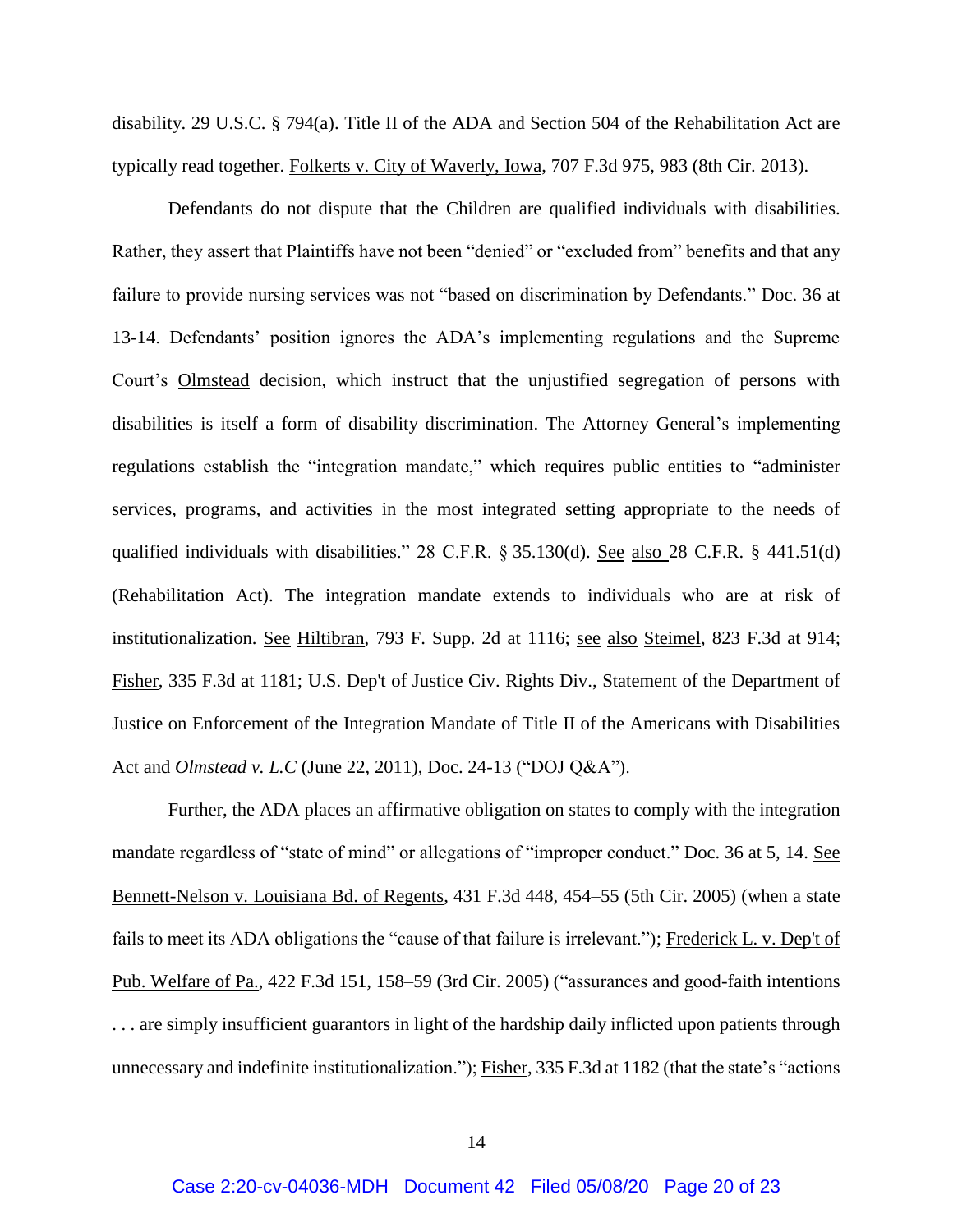were merely 'reasonable' does not constitute a defense."). Plaintiffs have alleged that they are at serious risk of institutionalization due to Defendants' failure to provide nursing services in the most integrated setting, namely at home. Doc. 1 ¶¶ 114-15, 118, 154-55, 166, 172-75, 189, 224. They have therefore stated a claim under the ADA and the Rehabilitation Act.

### <span id="page-20-0"></span>**IV. THE PLAINTIFFS' COMPLAINT PROPERLY SEEKS DECLARATORY RELIEF.**

Finally, the Court should reject Defendants' contention that the Declaratory Judgement Act provides no independent cause of action. See Doc. 36 at 10-11. Plaintiffs do not claim that it does. Rather, they seek *relief* under the Declaratory Judgment Act. See Doc. 1 ¶ 10 (citing 28 U.S.C. §§ 2201-02, which is the Declaratory Judgment Act, not 28 U.S.C. §§ 1331 and 1343, as Defendants state); Davis, 442 U.S at 239 n.18 (distinguishing a cause of action and relief).

Defendants assert without authority that "Plaintiffs ADA and Section 504 claims are tied to the Medicaid Act," and rise and fall together. Doc. 36 at 11. But "[a] state's duties under the ADA are wholly distinct from its obligations under the Medicaid Act." Davis v. Shah*,* 821 F.3d 231, 264 (2d Cir. 2016). See also DOJ Q&A at q.7 ("A state's obligations under the ADA are independent from the requirements of the Medicaid program," and states may need to provide "services beyond what a state currently provides under Medicaid."). Plaintiffs have, thus, appropriately asked the Court to declare that Defendants' policies and practices related to their ability to make private duty nursing available to the Children violate the Medicaid EPSDT provision, the ADA, and Section 504. *See* Doc. 1 Count I (cause of action to enforce 42 U.S.C. § 1396a(a)(43)(C) pursuant to § 1983); Count II (cause of action to enforce 42 U.S.C. § 12133 of the ADA); Count III (cause of action to enforce 29 U.S.C. § 794a of the Rehabilitation Act).

#### **CONCLUSION**

<span id="page-20-1"></span>For the reasons stated above, Defendants' Motion to Dismiss should be denied.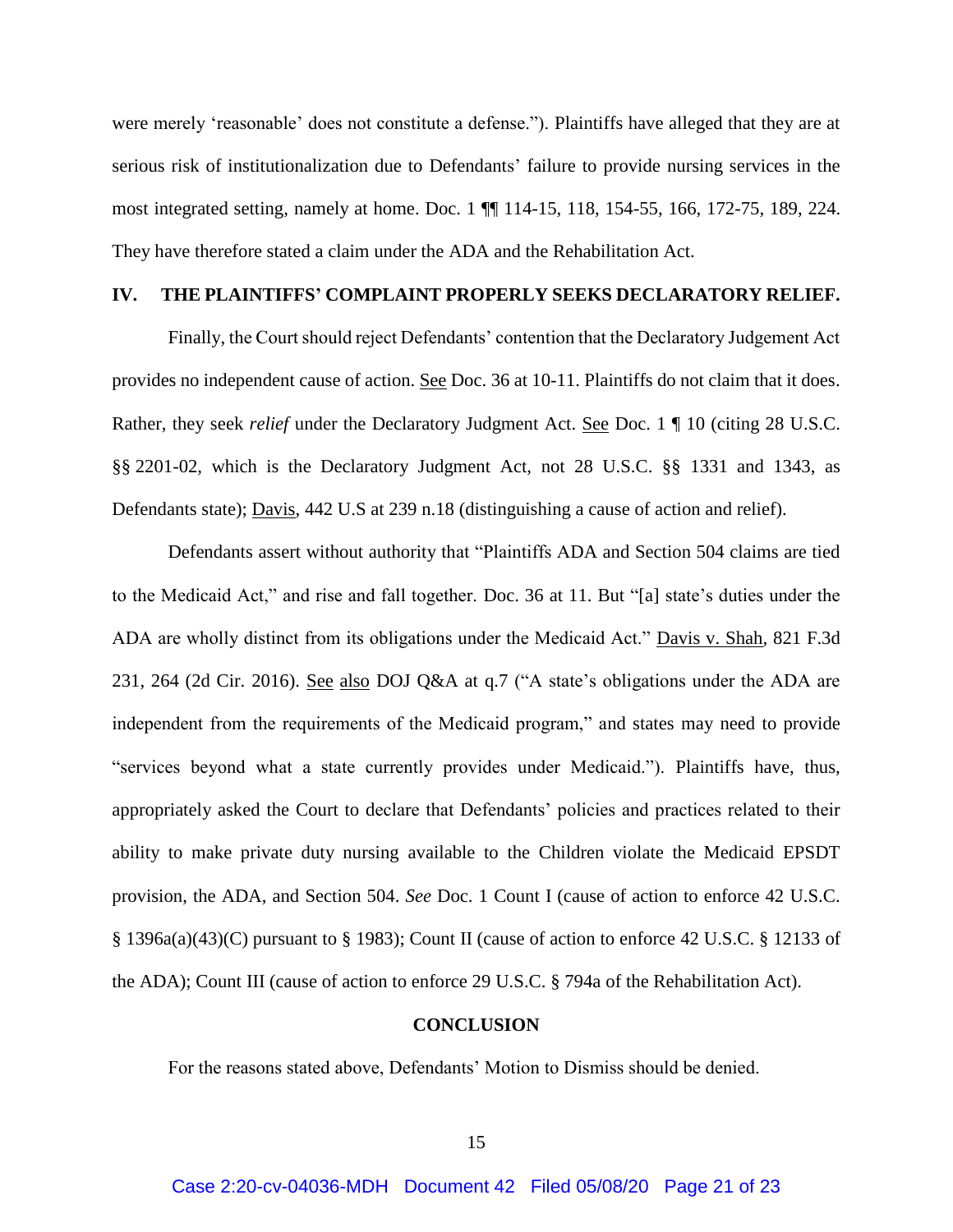Date: May 8, 2020 Respectfully submitted,

/s/ Joel Ferber Joel Ferber # 35165 Lisa J. D'Souza #  $65515$ Lucas Caldwell-McMillan # 61345 Jamie Rodriguez # 64323 Legal Services of Eastern Missouri 4232 Forest Park Avenue St. Louis, Missouri 63108 (314) 534-4200 [jdferber@lsem.org](mailto:jdferber@lsem.org) [ljdsouza@lsem.org](mailto:ljdsouza@lsem.org) [lfcaldwell-mcmillan@lsem.org](mailto:lfcaldwell-mcmillan@lsem.org) [jlrodriguez@lsem.org](mailto:jlrodriguez@lsem.org)

/s/ Jane Perkins Jane Perkins (*admitted pro hac vice)* Sarah Grusin (*admitted pro hac vice)* National Health Law Program 200 N. Greensboro St., Ste. D-13 Carrboro, NC 27510 (919) 968-6308 [perkins@healthlaw.org](mailto:perkins@healthlaw.org) [grusin@healthlaw.org](mailto:grusin@healthlaw.org)

Counsel for the Plaintiffs